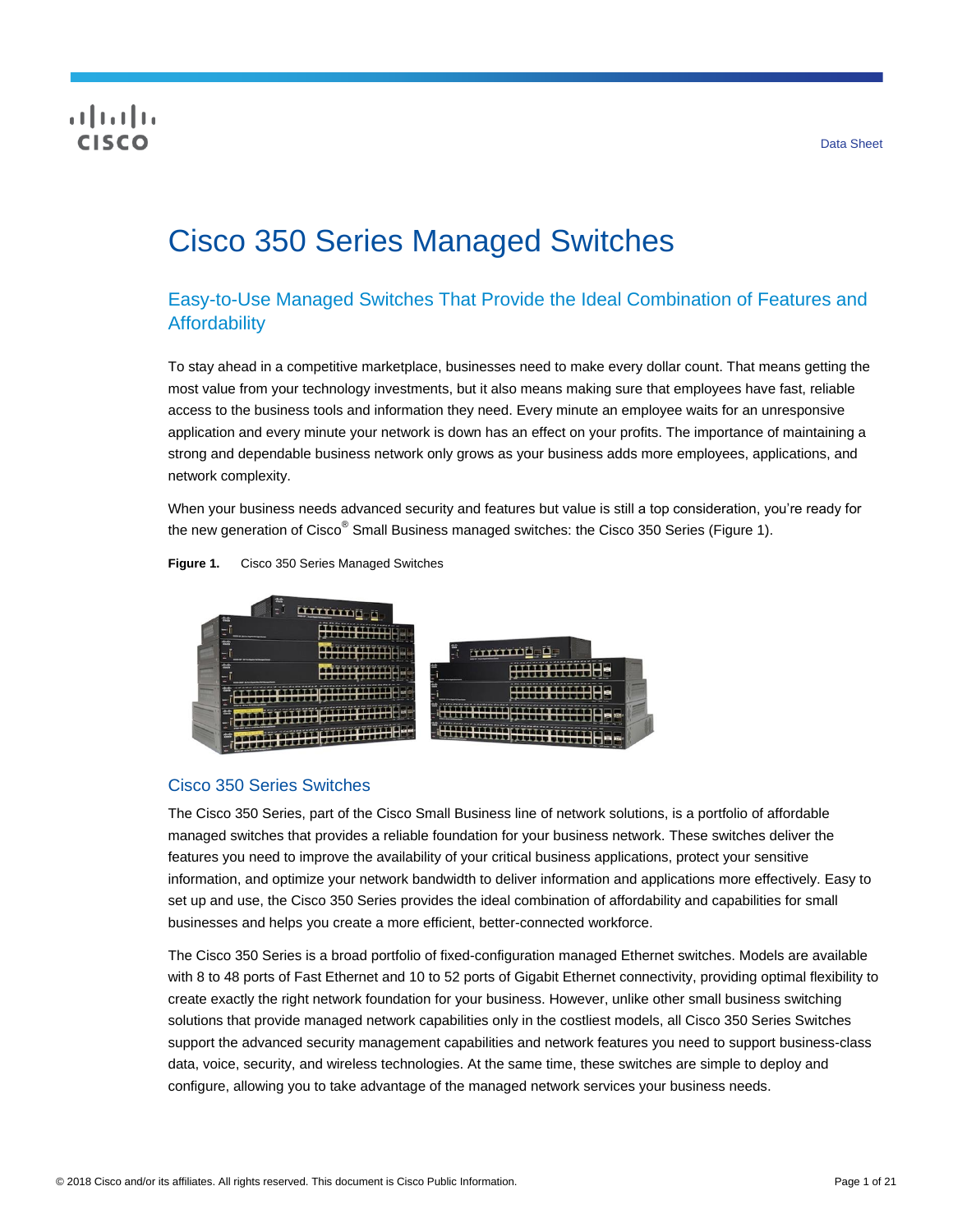#### Business Applications

Whether you need a basic high-performance network to connect employee computers or a solution to deliver data, voice, and video services, the Cisco 350 Series offers a solution to meet your needs. Possible deployment scenarios include:

- **Secure desktop connectivity:** Cisco 350 Series Switches can simply and securely connect employees working in small offices with each other and with all of the servers, printers, and other devices they use. High performance and reliable connectivity help speed file transfers and data processing, improve network uptime, and keep your employees connected and productive.
- **Secure wireless connectivity:** With its advanced security features, Power over Ethernet, Auto Smartports, QoS, VLAN, and access control features, the Cisco 350 Series Switches are the perfect foundation to add business-grade wireless to a business network.
- **Unified communications:** As a managed network solution, the Cisco 350 Series provides the performance and advanced traffic-handling intelligence you need to deliver all communications and data over a single network. Cisco offers a complete portfolio of IP telephony and other unified communications products designed for businesses. Cisco 350 Series Switches have been rigorously tested to help ensure easy integration and full compatibility with these and other products, providing a complete business solution.
- **Highly secure guest connectivity.** Cisco 350 Series Switches let you extend highly secure network connectivity to guests in a variety of settings, such as a hotel, an office waiting room, or any other area open to nonemployee users. Using powerful but easy-to-configure security and traffic segmentation capabilities, you can isolate your vital business traffic from guest services and keep guests' network sessions private from each other.

#### Features and Benefits

Cisco 350 Series switches provide the advanced feature set that growing businesses require and that highbandwidth applications and technologies demand. These switches can improve the availability of your critical applications, protect your business information, and optimize your network bandwidth to more effectively deliver information and support applications. The switches provide the following benefits.

#### **Ease of Management and Deployment**

Cisco 350 Series switches are designed to be easy to use and manage by commercial customers or the partners that serve them. They feature:

- Cisco Smart Network Application (SNA) is an innovative network-level monitoring and management tool embedded in Cisco 100 to 500 Series switches. It can discover network topology, display link status, monitor events, apply configurations, and upgrade software images across multiple switches in the network.
- The FindIT Network Manager and Probe are designed to manage Cisco 100 to 500 Series switches, routers, and wireless access points. The Manager lets you proactively manage the network instead of just reacting to events. FindIT Network Management is the perfect addition to your business network. For more information, visit [https://www.cisco.com/go/findit.](https://www.cisco.com/go/findit)
- The Cisco FindIT Network Discovery Utility works through a simple toolbar on your web browser to discover Cisco devices on the network and display basic device information, inventory, and new firmware updates to aid in the configuration and speed the deployment of Cisco Small Business products. For more information, visit [https://www.cisco.com/go/findit.](https://www.cisco.com/go/findit)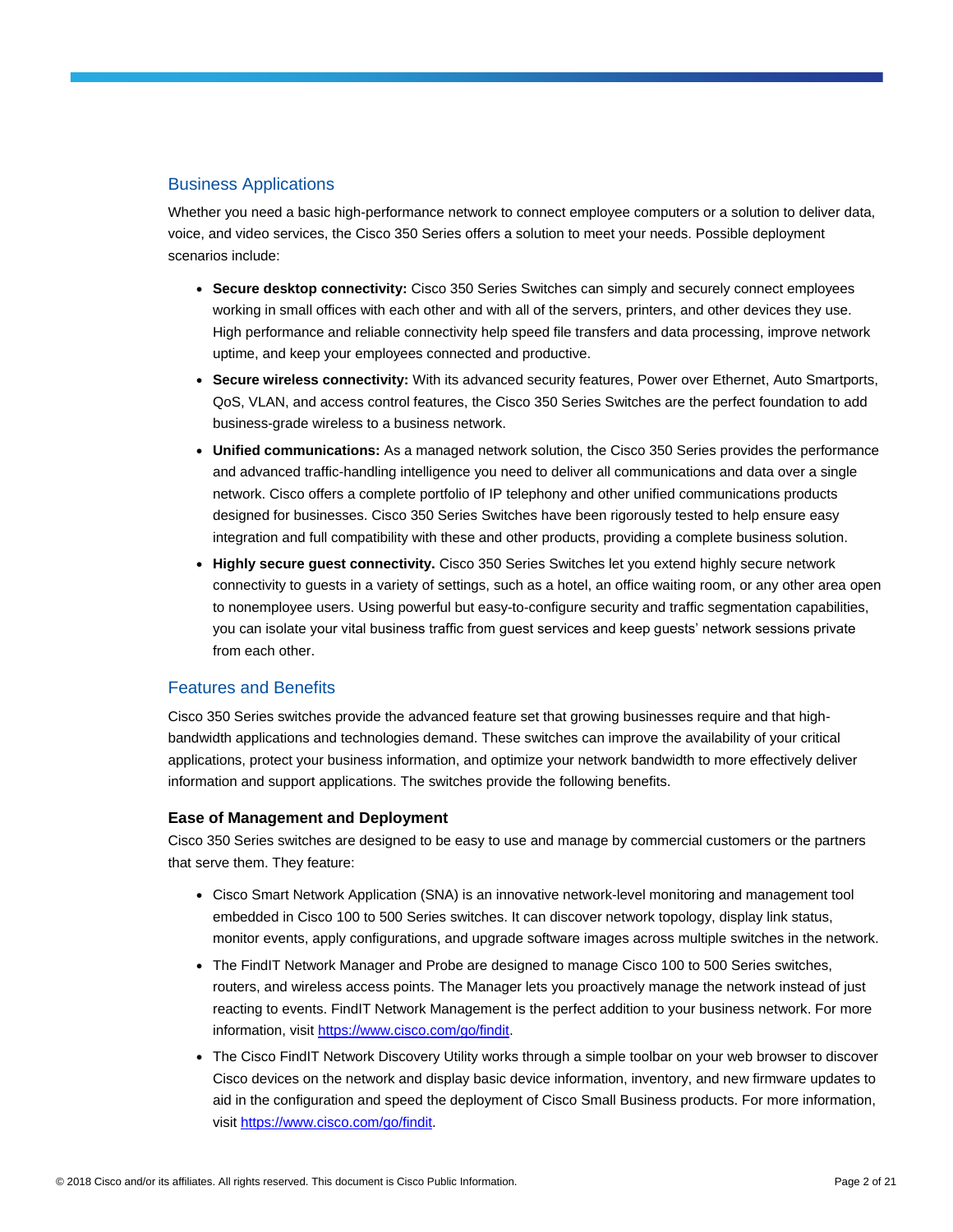- The USB port on the front panel of the switch enables easy image and configuration transfer for faster deployment or upgrade.
- Simple-to-use graphical interfaces reduce the time required to deploy, troubleshoot, and manage the network and allow you to support sophisticated capabilities without increasing IT head count.
- The switches also support Textview, a full Command-Line Interface (CLI) option for partners that prefer it.
- Using Auto Smartports intelligence, the switch can detect a network device connected to any port and automatically configure the optimal security, Quality of Service (QoS), and availability on that port.
- Cisco Discovery Protocol discovers Cisco devices and allows devices to share critical configuration information, simplifying network setup and integration.
- Support for Simple Network Management Protocol (SNMP) allows you to set up and manage your switches and other Cisco devices remotely from a network management station, improving IT workflow and mass configurations.

#### **High Reliability and Resiliency**

In a growing business where availability 24 hours a day, 7 days a week is critical, you need to assure that employees can always access the data and resources they need. The Cisco 350 Series supports dual images, allowing you to perform software upgrades without having to take the network offline or worry about the network going down during the upgrade.

#### **Strong Security**

Cisco 350 Series switches provide the advanced security features you need to protect your business data and keep unauthorized users off the network:

- Embedded Secure Sockets Layer (SSL) encryption protects management data traveling to and from the switch.
- Extensive Access Control Lists (ACLs) restrict sensitive portions of the network to keep out unauthorized users and guard against network attacks.
- Guest VLANs let you provide Internet connectivity to nonemployee users while isolating critical business services from guest traffic.
- Support for advanced network security applications such as IEEE 802.1X port security tightly limits access to specific segments of your network. Web-based authentication provides a consistent interface to authenticate all types of host devices and operating systems, without the complexity of deploying IEEE 802.1X clients on each endpoint.
- Advanced defense mechanisms, including dynamic Address Resolution Protocol (ARP) inspection, IP Source Guard, and Dynamic Host Configuration Protocol (DHCP) snooping, detect and block deliberate network attacks. Combinations of these protocols are also referred to as IP-MAC port binding (IPMB).
- IPv6 First Hop Security extends the advanced threat protection to IPv6. This comprehensive security suite includes ND inspection, RA guard, DHCPv6 guard, and neighbor binding integrity check, providing unparalleled protection against a vast range of address spoofing and man-in-the-middle attacks on IPv6 networks.
- Time-based ACLs and port operation restrict access to the network during predesignated times such as business hours.
- Uniform MAC address-based security can be applied automatically to mobile users as they roam between wireless access points.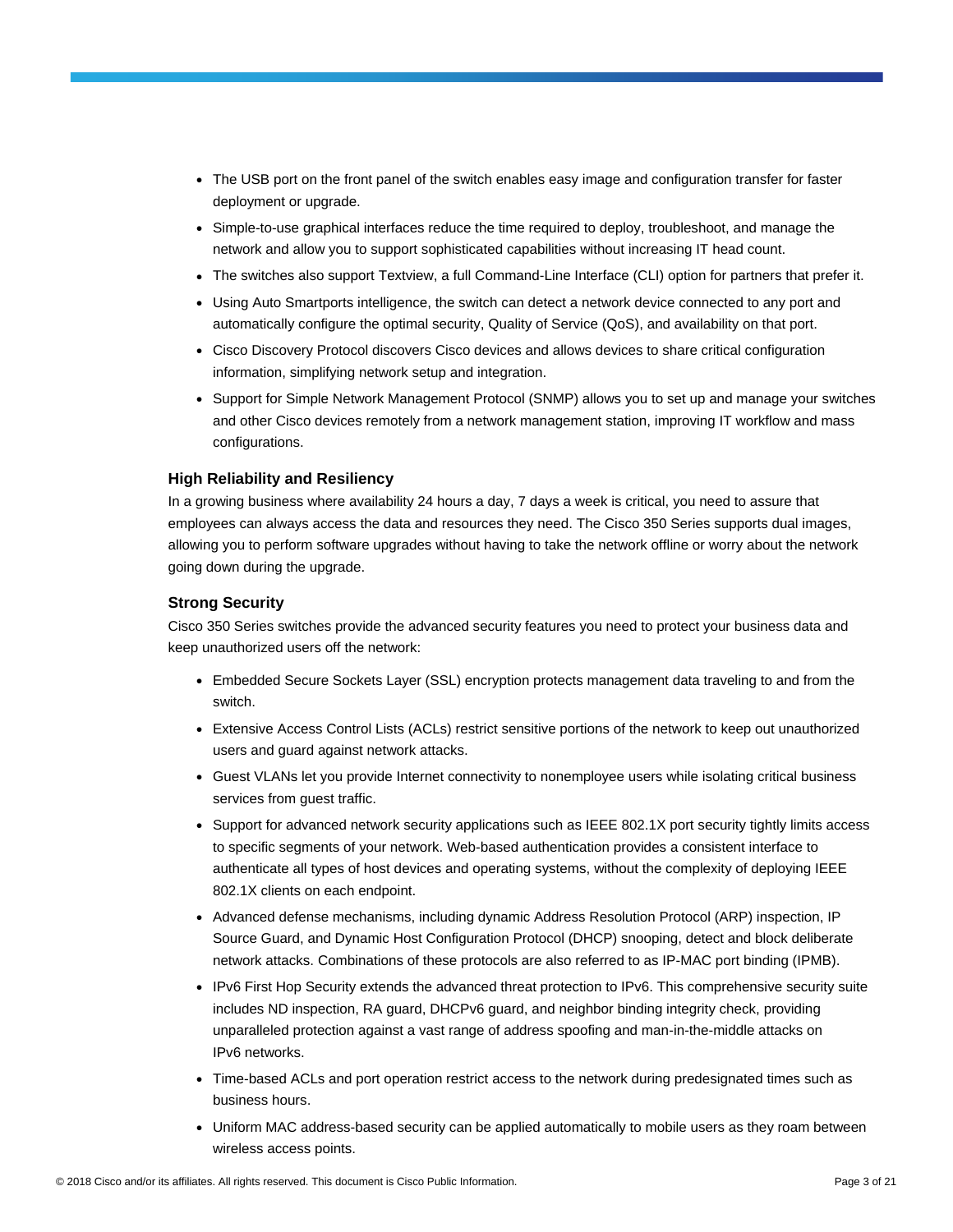- Secure Core Technology (SCT) helps ensure that the switch is able to process management traffic in the face of a Denial-of-Service (DoS) attack.
- Private VLAN Edge (PVE) provides Layer 2 isolation between devices on the same VLAN.
- Storm control can be applied to broadcast, multicast, and unknown unicast traffic.
- Protection of management sessions occurs using RADIUS, TACACS+, and local database authentication as well as secure management sessions over SSL, SSH, and SNMPv3.
- DoS attack prevention maximizes network uptime in the presence of an attack.

#### **Power over Ethernet**

Cisco 350 Series Switches are available with up to 48 PoE ports. This capability simplifies advanced technology deployments such as IP telephony, wireless, and IP surveillance by allowing you to connect and power network endpoints over a single Ethernet cable. With no need to install separate power supplies for IP phones or wireless access points, you can take advantage of advanced communications technologies more quickly and at a lower cost. Models support 802.3af PoE, 802.3at PoE+, and 60 Watt PoE.

#### **Multigigabit Performance**

Network needs are changing quickly. Thanks to evolving wireless standards and the rising number of wireless devices, keeping up with data rates and growing traffic can be a challenge. Your traditional Ethernet infrastructure can support speeds up to 1 Gigabit per second (Gbps), but competing today requires much more capacity. One option is completely replacing your older cabling infrastructure and upgrading your hardware. But wouldn't it be better to increase network speed and traffic capacity in a way that's quick, inexpensive, and efficient?

Cisco's new Multigigabit Ethernet switches offer just that: an easy-to-deploy, budget-friendly solution that allows you to increase network speed and bandwidth using your existing cables. By partnering with other industry leaders to form the NBASE-T Alliance, Cisco uses NBASE-T technology to help you get more out of your existing infrastructure. Save time and money by avoiding upgrades and extending the life of your installed cable plants. And discover the benefits of meeting consumer demand for increased bandwidth and speeds without a large initial investment.

Multigigabit Ethernet technology uses capabilities in your existing cabling infrastructure to meet bandwidth requirements and provide up to five times the performance. The technology enables intermediate data rates of 2.5 and 5 Gbps to ease the jump between traditional rates of 1 Gbps and 10 Gbps. These intermediate rates run on most installed cables and preserve older UTP wiring, which is good for 802.11ac wireless LAN applications.

The technology also supports Power over Ethernet (PoE) forms, including PoE+ and 60W PoE. Cisco Multigigabit Ethernet switches help you avoid having to run multiple cables between switches and access points and let your networks welcome next-generation traffic speeds and data rates.

#### **Networkwide Automatic Voice Deployment**

Using a combination of Cisco Discovery Protocol, LLDP-MED, Auto Smartports, and Voice Services Discovery Protocol (or VSDP, a unique Cisco protocol), customers can deploy an end-to-end voice network dynamically. The switches in the network automatically converge around a single voice VLAN and QoS parameters and then propagate them out to the phones on the ports, where they are discovered. For example, automated voice VLAN capabilities let you plug any IP phone (including third-party phones) into your IP telephony network and receive an immediate dial tone. The switch automatically configures the device with the right VLAN and QoS parameters to prioritize voice traffic.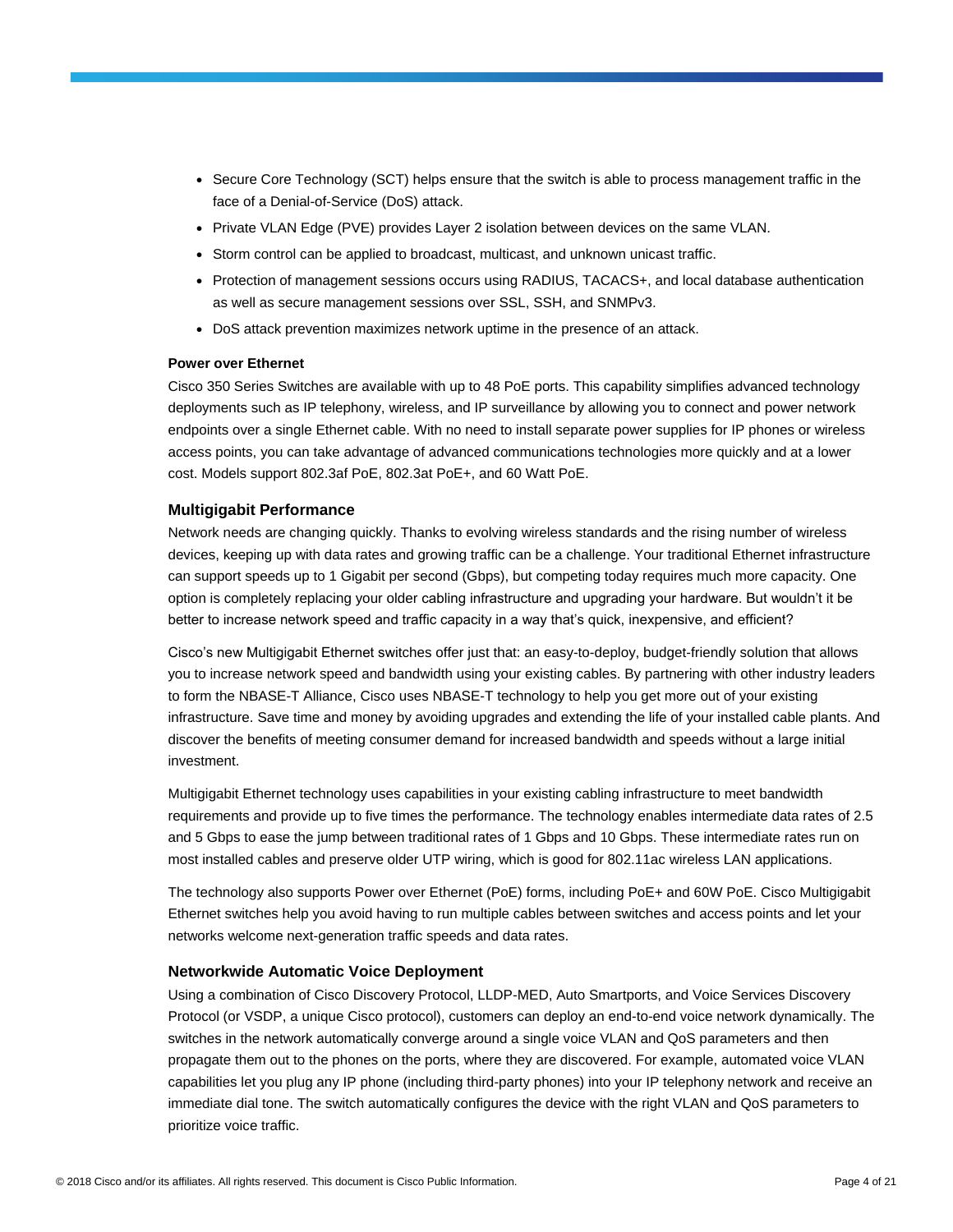#### **IPv6 Support**

As the IP address scheme evolves to accommodate a growing number of network devices, the Cisco 350 Series can support the transition to the next generation of networking and operating systems such as Windows 8, Vista, and Linux. These switches continue to support previous-generation IPv4, allowing you to evolve to the new IPv6 standard at your own pace and helping ensure that your current network will continue to support your business applications in the future. Cisco 350 Series switches have successfully completed rigorous IPv6 testing and have received the USGv6 and IPv6 Gold certification.

#### **Advanced Layer 3 Traffic Management**

The Cisco 350 Series enables a more advanced set of traffic management capabilities to help growing businesses organize their networks more effectively and efficiently. For example, the switches provide static LAN Layer 3 routing, allowing you to segment your network into workgroups and communicate across VLANs without degrading application performance.

With these capabilities, you can boost the efficiency of your network by offloading internal traffic-handling tasks from your router and allowing it to manage primarily external traffic and security.

Additionally, Cisco 350 models provide static Layer 3 routing features. With these capabilities, you can minimize the need to manually configure routing devices and simplify the ongoing operation of the network.

#### **Power Efficiency**

The Cisco 350 Series integrates a variety of power-saving features across all models, providing the industry's most extensive energy-efficient switching portfolio. These switches are designed to conserve energy by optimizing power use, which helps protects the environment and reduce your energy costs. They provide an eco-friendly network solution without compromising performance. Cisco 350 Series switches feature:

- Support for the Energy Efficient Ethernet (IEEE 802.3az) standard, which reduces energy consumption by monitoring the amount of traffic on an active link and putting the link into a sleep state during quiet periods
- The latest Application-Specific Integrated Circuits (ASICs)
- Automatic power shutoff on ports when a link is down
- LEDs that can be turned off to save power
- Embedded intelligence to adjust signal strength based on the length of the connecting cable

#### **Expansion Ports**

The Cisco 350 Series provides more ports per Gigabit Ethernet switch than traditional switch models, giving you more flexibility to connect and empower your business. Gigabit Ethernet models offer 28 to 52 ports to give you more value, versus the 24-port or 48-port varieties with four shared ports that's common in the market. The Cisco 350 Series also offers mini gigabit interface converter (mini-GBIC) expansion slots that give you the option to add fiber-optic or Gigabit Ethernet uplink connectivity to the switch. With the ability to increase the connectivity range of the switches, you have more flexibility to design your network around your unique business environment and to easily connect switches on different floors or across the business.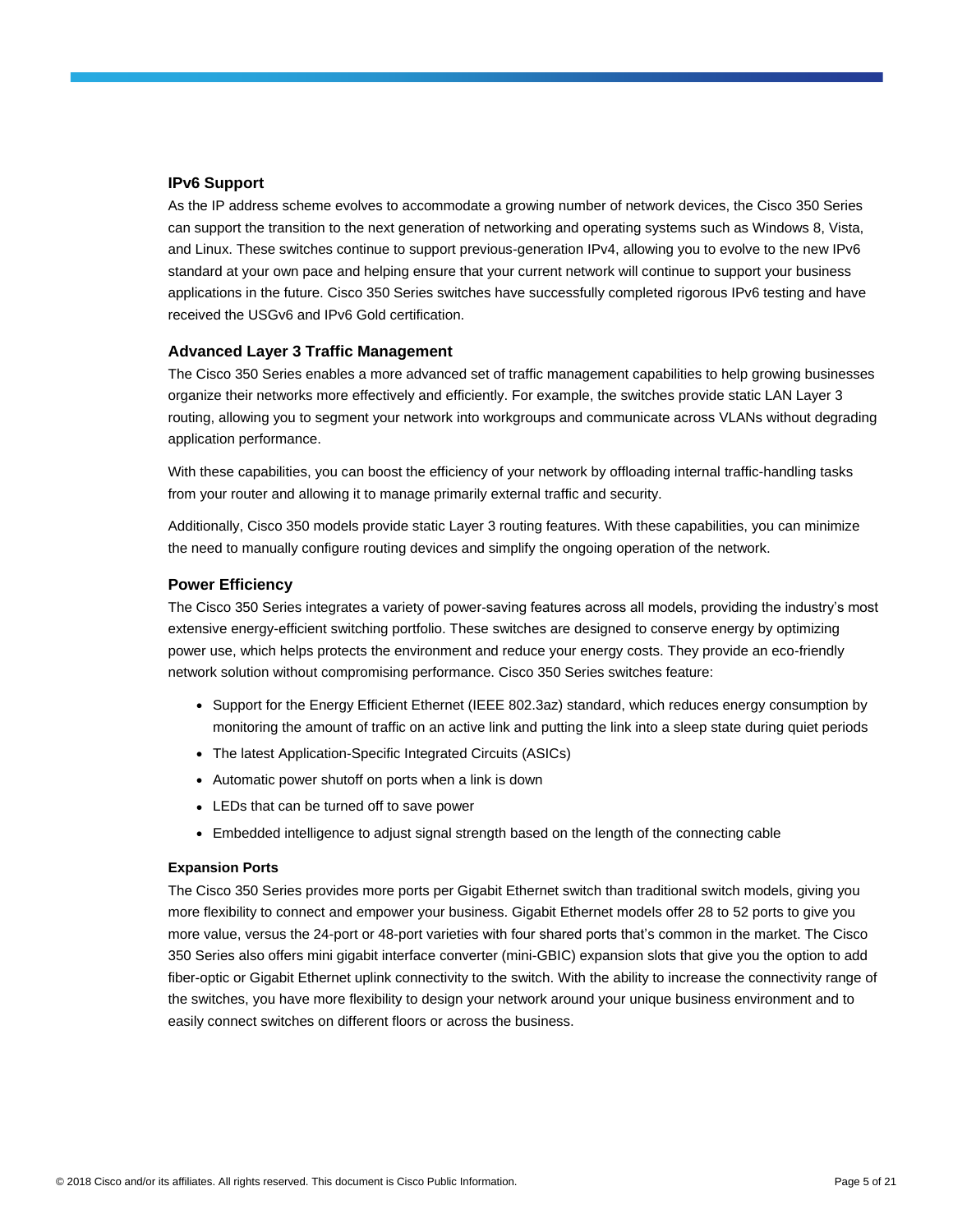#### **Peace of Mind and Investment Protection**

Cisco 350 Series switches offer the reliable performance and peace of mind you expect from a Cisco switch. When you invest in the Cisco 350 Series, you gain the benefits of:

- Limited lifetime warranty with Next-Business-Day (NBD) advance replacement (where available; otherwise same day ship).
- A solution that has been rigorously tested to help ensure optimal network uptime to keep employees connected to primary resources and productive.
- A solution designed and tested to easily and fully integrate with other Cisco voice, unified communications, security, and networking products as part of a comprehensive technology platform for your business.
- Complimentary software updates for bug fixes for the warranty term. To download software updates, go to [https://www.cisco.com/cisco/web/download/index.html.](https://www.cisco.com/cisco/web/download/index.html)
- Telephone technical support at no charge for the first 12 months following the date of purchase.
- Product warranty terms and other information applicable to Cisco products are available at [https://www.cisco.com/go/warranty.](https://www.cisco.com/go/warranty)
- Cisco Small Business products are supported by professionals in Cisco Small Business Support Center locations worldwide who are specifically trained to understand your needs. The Cisco Small Business Support Community, an online forum, enables you to collaborate with your peers and reach Cisco technical experts for support information.

#### **Cisco Limited Lifetime Hardware Warranty**

Cisco 350 Series switches offer a limited lifetime hardware warranty with NBD advance replacement (where available; otherwise same day ship) and a limited lifetime warranty for fans and power supplies.

In addition, Cisco offers software application updates for bug fixes for the warranty term and telephone technical support at no charge for the first 12 months following the date of purchase. To download software updates, go to [https://software.cisco.com/download/navigator.html.](https://software.cisco.com/download/navigator.html)

Product warranty terms and other information applicable to Cisco products are available at [https://www.cisco.com/go/warranty.](https://www.cisco.com/go/warranty)

#### **World-Class Service and Support**

Your time is valuable, especially when you have a problem affecting your business. Cisco 350 Series switches are backed by Cisco SMARTnet® Total Care™ which provides affordable peace-of-mind coverage. Delivered by Cisco and backed by your trusted partner, this comprehensive service includes software updates and access to the Cisco Support Center, and it extends technical service to three years.

Cisco SMB products are supported by professionals in the Cisco Support Center, a dedicated resource for small business customers and networks, with locations worldwide that are specifically trained to understand your needs. You also have access to extensive technical and product information through the Cisco Support Community, an online forum that enables you to collaborate with your peers and reach Cisco technical experts for support information.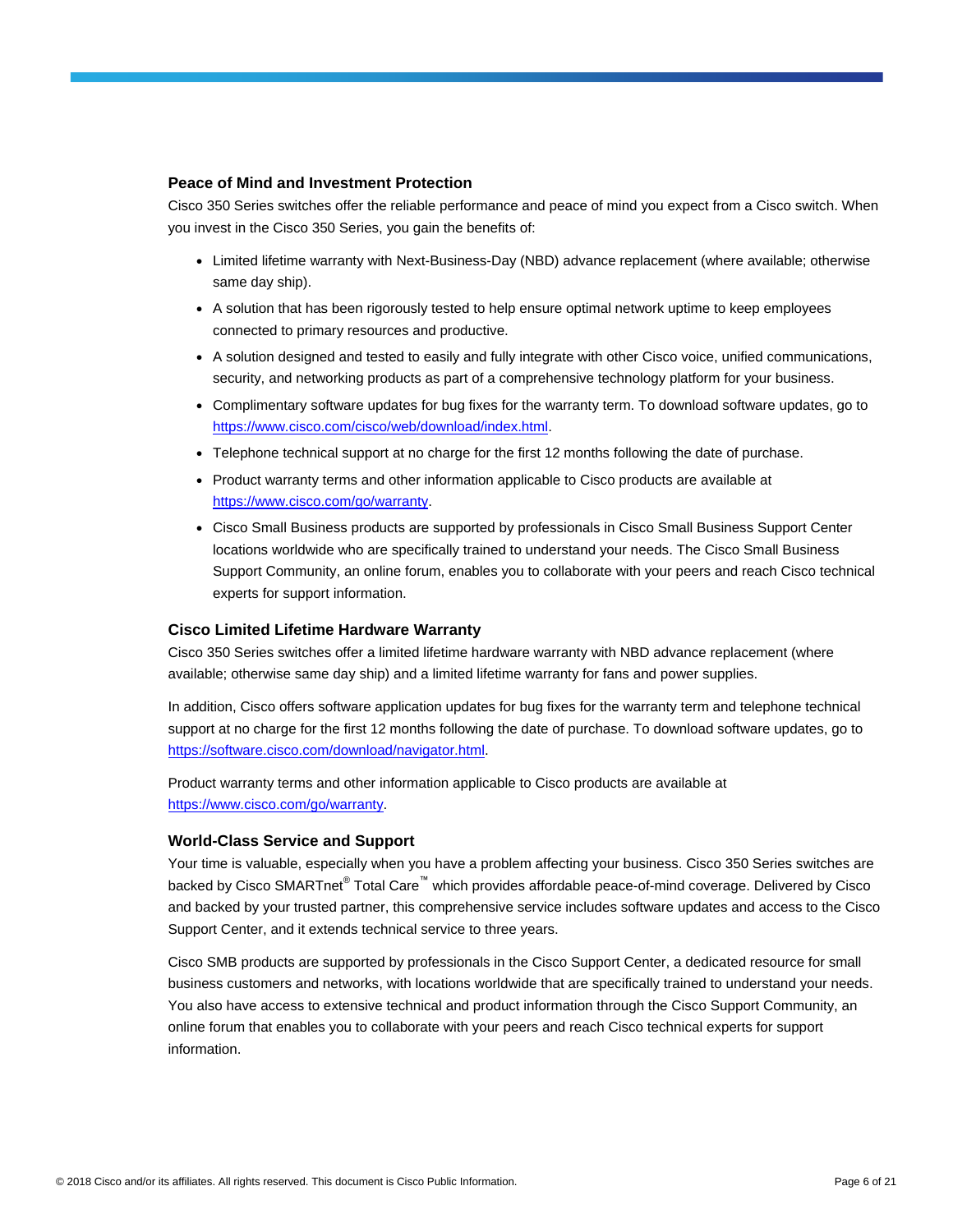### Product Specifications

Table 1 gives the product specifications for the Cisco 350 Series Switches.

#### Table 1. Product Specifications

| <b>Feature</b>                                 | <b>Description</b>                                                                                                                                                                                         |                                                                                                                                                                    |                                                            |  |  |  |  |
|------------------------------------------------|------------------------------------------------------------------------------------------------------------------------------------------------------------------------------------------------------------|--------------------------------------------------------------------------------------------------------------------------------------------------------------------|------------------------------------------------------------|--|--|--|--|
| Performance                                    |                                                                                                                                                                                                            |                                                                                                                                                                    |                                                            |  |  |  |  |
| Switching capacity and<br>forwarding rate      | <b>Model Name</b>                                                                                                                                                                                          | <b>Capacity in Millions of Packets per</b><br>Second (mpps) (64-byte packets)                                                                                      | <b>Switching Capacity in Gigabits per</b><br>Second (Gbps) |  |  |  |  |
| All switches are wire speed<br>and nonblocking | SF350-08                                                                                                                                                                                                   | 1.19                                                                                                                                                               | 1.6                                                        |  |  |  |  |
|                                                | SF352-08                                                                                                                                                                                                   | 4.17                                                                                                                                                               | 5.6                                                        |  |  |  |  |
|                                                | SF352-08P                                                                                                                                                                                                  | 4.17                                                                                                                                                               | 5.6                                                        |  |  |  |  |
|                                                | SF352-08MP                                                                                                                                                                                                 | 4.17                                                                                                                                                               | 5.6                                                        |  |  |  |  |
|                                                | SF350-24                                                                                                                                                                                                   | 9.52                                                                                                                                                               | 12.8                                                       |  |  |  |  |
|                                                | SF350-24P                                                                                                                                                                                                  | 9.52                                                                                                                                                               | 12.8                                                       |  |  |  |  |
|                                                | SF350-24MP                                                                                                                                                                                                 | 9.52                                                                                                                                                               | 12.8                                                       |  |  |  |  |
|                                                | SF350-48                                                                                                                                                                                                   | 13.09                                                                                                                                                              | 17.6                                                       |  |  |  |  |
|                                                | SF350-48P                                                                                                                                                                                                  | 13.09                                                                                                                                                              | 17.6                                                       |  |  |  |  |
|                                                | SF350-48MP                                                                                                                                                                                                 | 13.09                                                                                                                                                              | 17.6                                                       |  |  |  |  |
|                                                | SG350-8PD                                                                                                                                                                                                  | 46.13                                                                                                                                                              | 62.0                                                       |  |  |  |  |
|                                                | SG350-10                                                                                                                                                                                                   | 14.88                                                                                                                                                              | 20.0                                                       |  |  |  |  |
|                                                | SG350-10P                                                                                                                                                                                                  | 14.88                                                                                                                                                              | 20.0                                                       |  |  |  |  |
|                                                | SG350-10MP                                                                                                                                                                                                 | 14.88                                                                                                                                                              | 20.0                                                       |  |  |  |  |
|                                                | SG355-10MP                                                                                                                                                                                                 | 14.88                                                                                                                                                              | 20.0                                                       |  |  |  |  |
|                                                | SG350-10SFP                                                                                                                                                                                                | 14.88                                                                                                                                                              | 20.0                                                       |  |  |  |  |
|                                                | SG350-20                                                                                                                                                                                                   | 29.76                                                                                                                                                              | 40.0                                                       |  |  |  |  |
|                                                | SG350-28                                                                                                                                                                                                   | 41.66                                                                                                                                                              | 56.0                                                       |  |  |  |  |
|                                                | SG350-28P                                                                                                                                                                                                  | 41.66                                                                                                                                                              | 56.0                                                       |  |  |  |  |
|                                                | SG350-28MP                                                                                                                                                                                                 | 41.66                                                                                                                                                              | 56.0                                                       |  |  |  |  |
|                                                | SG350-28SFP                                                                                                                                                                                                | 41.66                                                                                                                                                              | 56.0                                                       |  |  |  |  |
|                                                | SG350-52                                                                                                                                                                                                   | 77.38                                                                                                                                                              | 104.0                                                      |  |  |  |  |
|                                                | SG350-52P                                                                                                                                                                                                  | 77.38                                                                                                                                                              | 104.0                                                      |  |  |  |  |
|                                                | SG350-52MP                                                                                                                                                                                                 | 77.38                                                                                                                                                              | 104.0                                                      |  |  |  |  |
| <b>USB slot</b>                                | For file-management purposes                                                                                                                                                                               |                                                                                                                                                                    |                                                            |  |  |  |  |
| <b>Layer 2 Switching</b>                       |                                                                                                                                                                                                            |                                                                                                                                                                    |                                                            |  |  |  |  |
| <b>Spanning Tree Protocol</b>                  | Standard 802.1d Spanning Tree support<br>8 instances are supported<br>Multiple Spanning Tree instances using 802.1s (MSTP)                                                                                 | Fast convergence using 802.1w (Rapid Spanning Tree [RSTP]), enabled by default                                                                                     |                                                            |  |  |  |  |
| Port grouping                                  | • Up to 8 groups                                                                                                                                                                                           | Support for IEEE 802.3ad Link Aggregation Control Protocol (LACP)<br>• Up to 8 ports per group with 16 candidate ports for each (dynamic) 802.3ad link aggregation |                                                            |  |  |  |  |
| <b>VLAN</b>                                    | Support for up to 4096 VLANs simultaneously<br>Port-based and 802.1Q tag-based VLANs<br>MAC-based VLAN<br>Management VLAN<br>Private VLAN Edge (PVE), also known as protected ports, with multiple uplinks |                                                                                                                                                                    |                                                            |  |  |  |  |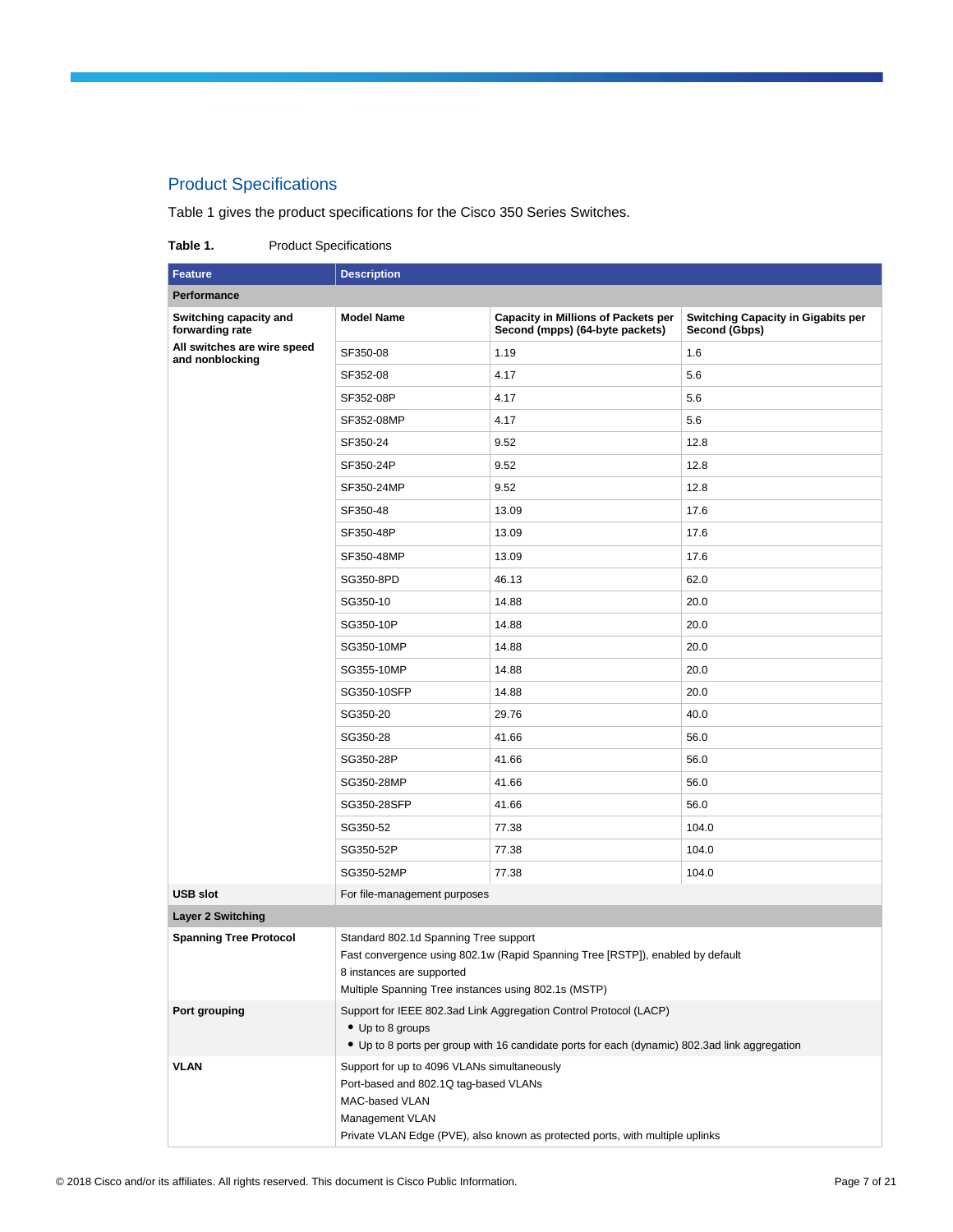| <b>Feature</b>                                                                                                                | <b>Description</b>                                                                                                                                                                                           |
|-------------------------------------------------------------------------------------------------------------------------------|--------------------------------------------------------------------------------------------------------------------------------------------------------------------------------------------------------------|
|                                                                                                                               | <b>Guest VLAN</b>                                                                                                                                                                                            |
|                                                                                                                               | Unauthenticated VLAN                                                                                                                                                                                         |
|                                                                                                                               | Dynamic VLAN assignment via RADIUS server along with 802.1x client authentication<br><b>CPE VLAN</b>                                                                                                         |
| <b>Voice VLAN</b>                                                                                                             | Voice traffic is automatically assigned to a voice-specific VLAN and treated with appropriate levels of QoS                                                                                                  |
|                                                                                                                               | Auto voice capabilities deliver networkwide zero-touch deployment of voice endpoints and call control devices                                                                                                |
| <b>Multicast TV VLAN</b>                                                                                                      | Multicast TV VLAN allows the single multicast VLAN to be shared in the network while subscribers remain in<br>separate VLANs (also known as MVR)                                                             |
| Q-in-Q VLAN                                                                                                                   | VLANs transparently cross a service provider network while isolating traffic among customers                                                                                                                 |
| <b>Generic VLAN Registration</b><br><b>Protocol (GVRP)/Generic</b><br><b>Attribute Registration</b><br><b>Protocol (GARP)</b> | Protocols for automatically propagating and configuring VLANs in a bridged domain                                                                                                                            |
| <b>Unidirectional Link Detection</b><br>(UDLD)                                                                                | UDLD monitors physical connection to detect unidirectional links caused by incorrect wiring or cable/port faults<br>to prevent forwarding loops and blackholing of traffic in switched networks              |
| <b>Dynamic Host Configuration</b><br>Protocol (DHCP) Relay at<br>Layer 2                                                      | Relay of DHCP traffic to DHCP server in different VLAN; works with DHCP Option 82                                                                                                                            |
| <b>Internet Group Management</b><br>Protocol (IGMP) versions 1, 2,<br>and 3 snooping                                          | IGMP limits bandwidth-intensive multicast traffic to only the requesters; supports 1K multicast groups (source-<br>specific multicasting is also supported)                                                  |
| <b>IGMP Querier</b>                                                                                                           | IGMP querier is used to support a Layer 2 multicast domain of snooping switches in the absence of a multicast<br>router                                                                                      |
| Head-Of-Line (HOL) blocking                                                                                                   | HOL blocking prevention                                                                                                                                                                                      |
| <b>Loopback Detection</b>                                                                                                     | Loopback detection provides protection against loops by transmitting loop protocol packets out of ports on<br>which loop protection has been enabled. It operates independently of STP                       |
| Jumbo frames                                                                                                                  | Up to 9K (9216) bytes                                                                                                                                                                                        |
|                                                                                                                               |                                                                                                                                                                                                              |
| Layer 3                                                                                                                       |                                                                                                                                                                                                              |
| <b>IPv4</b> routing                                                                                                           | Wirespeed routing of IPv4 packets<br>Up to 1K static routes and up to 128 IP interfaces                                                                                                                      |
| IPv6 routing                                                                                                                  | Wirespeed routing of IPv6 packets                                                                                                                                                                            |
| <b>Classless Interdomain</b><br><b>Routing (CIDR)</b>                                                                         | Support for CIDR                                                                                                                                                                                             |
| Layer 3 Interface                                                                                                             | Configuration of Layer 3 interface on physical port, LAG, VLAN interface, or loopback interface                                                                                                              |
| <b>DHCP relay at Layer 3</b>                                                                                                  | Relay of DHCP traffic across IP domains                                                                                                                                                                      |
| User Datagram Protocol (UDP)<br>relay                                                                                         | Relay of broadcast information across Layer 3 domains for application discovery or relaying of bootP/DHCP<br>packets                                                                                         |
| <b>DHCP Server</b>                                                                                                            | Switch functions as an IPv4 DHCP server serving IP addresses for multiple DHCP pools/scopes<br>Support for DHCP options                                                                                      |
| <b>Security</b>                                                                                                               |                                                                                                                                                                                                              |
| Secure Shell (SSH) Protocol                                                                                                   | SSH is a secure replacement for Telnet traffic. SCP also uses SSH. SSH v1 and v2 are supported                                                                                                               |
| Secure Sockets Layer (SSL)                                                                                                    | SSL support: Encrypts all HTTPS traffic, allowing highly secure access to the browser-based management GUI<br>in the switch                                                                                  |
| <b>IEEE 802.1X</b><br>(Authenticator role)                                                                                    | 802.1X: RADIUS authentication and accounting, MD5 hash; guest VLAN; unauthenticated VLAN,<br>single/multiple host mode and single/multiple sessions<br>Supports time-based 802.1X<br>Dynamic VLAN assignment |
| Web-based authentication                                                                                                      | Web based authentication provides network admission control through web browser to any host devices and<br>operating systems                                                                                 |
| <b>STP Bridge Protocol Data Unit</b><br>(BPDU) Guard                                                                          | A security mechanism to protect the network from invalid configurations. A port enabled for BPDU Guard is<br>shut down if a BPDU message is received on that port                                            |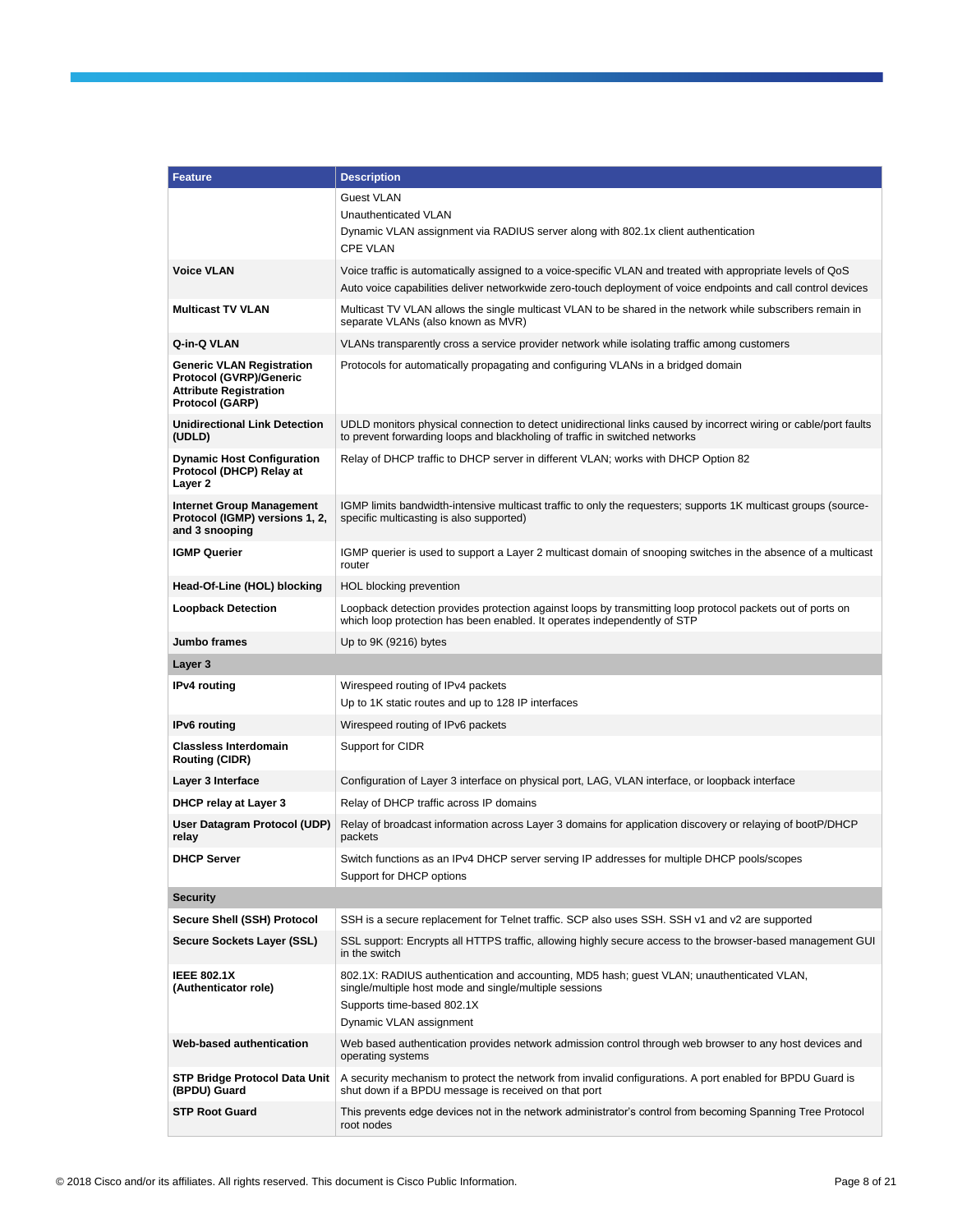| <b>Feature</b>                                                                    | <b>Description</b>                                                                                                                                                                                                                                                                                                                                                                                                                                                                                                                                                                                                                                                                                                                                                                                                                                                                                                                                                                                                                                                       |
|-----------------------------------------------------------------------------------|--------------------------------------------------------------------------------------------------------------------------------------------------------------------------------------------------------------------------------------------------------------------------------------------------------------------------------------------------------------------------------------------------------------------------------------------------------------------------------------------------------------------------------------------------------------------------------------------------------------------------------------------------------------------------------------------------------------------------------------------------------------------------------------------------------------------------------------------------------------------------------------------------------------------------------------------------------------------------------------------------------------------------------------------------------------------------|
| <b>DHCP snooping</b>                                                              | Filters out DHCP messages with unregistered IP addresses and/or from unexpected or untrusted interfaces.<br>This prevents roque devices from behaving as DHCP Servers                                                                                                                                                                                                                                                                                                                                                                                                                                                                                                                                                                                                                                                                                                                                                                                                                                                                                                    |
| IP Source Guard (IPSG)                                                            | When IP Source Guard is enabled at a port, the switch filters out IP packets received from the port if the source<br>IP addresses of the packets have not been statically configured or dynamically learned from DHCP snooping.<br>This prevents IP Address Spoofing                                                                                                                                                                                                                                                                                                                                                                                                                                                                                                                                                                                                                                                                                                                                                                                                     |
| <b>Dynamic ARP Inspection (DAI)</b>                                               | The switch discards ARP packets from a port if there are no static or dynamic IP/MAC bindings or if there is a<br>discrepancy between the source or destination addresses in the ARP packet. This prevents man-in-the-middle<br>attacks                                                                                                                                                                                                                                                                                                                                                                                                                                                                                                                                                                                                                                                                                                                                                                                                                                  |
| <b>IP/MAC/Port Binding (IPMB)</b>                                                 | The preceding features (DHCP Snooping, IP Source Guard, and Dynamic ARP Inspection) work together to<br>prevent DOS attacks in the network, thereby increasing network availability                                                                                                                                                                                                                                                                                                                                                                                                                                                                                                                                                                                                                                                                                                                                                                                                                                                                                      |
| <b>Secure Core Technology</b><br>(SCT)                                            | Makes sure that the switch will receive and process management and protocol traffic no matter how much<br>traffic is received                                                                                                                                                                                                                                                                                                                                                                                                                                                                                                                                                                                                                                                                                                                                                                                                                                                                                                                                            |
| <b>Secure Sensitive Data (SSD)</b>                                                | A mechanism to manage sensitive data (such as passwords, keys, and so on) securely on the switch,<br>populating this data to other devices, and secure autoconfig. Access to view the sensitive data as plaintext or<br>encrypted is provided according to the user-configured access level and the access method of the user                                                                                                                                                                                                                                                                                                                                                                                                                                                                                                                                                                                                                                                                                                                                            |
| <b>Layer 2 isolation Private VLAN</b><br>Edge (PVE) with community<br><b>VLAN</b> | PVE (also known as protected ports) provides Layer 2 isolation between devices in the same VLAN, supports<br>multiple uplinks                                                                                                                                                                                                                                                                                                                                                                                                                                                                                                                                                                                                                                                                                                                                                                                                                                                                                                                                            |
| <b>Port security</b>                                                              | The ability to lock source MAC addresses to ports and limits the number of learned MAC addresses                                                                                                                                                                                                                                                                                                                                                                                                                                                                                                                                                                                                                                                                                                                                                                                                                                                                                                                                                                         |
| RADIUS/TACACS+                                                                    | Supports RADIUS and TACACS authentication. Switch functions as a client                                                                                                                                                                                                                                                                                                                                                                                                                                                                                                                                                                                                                                                                                                                                                                                                                                                                                                                                                                                                  |
| Storm control                                                                     | Broadcast, multicast, and unknown unicast                                                                                                                                                                                                                                                                                                                                                                                                                                                                                                                                                                                                                                                                                                                                                                                                                                                                                                                                                                                                                                |
| <b>RADIUS accounting</b>                                                          | The RADIUS accounting functions allow data to be sent at the start and end of services, indicating the amount<br>of resources (such as time, packets, bytes, and so on) used during the session                                                                                                                                                                                                                                                                                                                                                                                                                                                                                                                                                                                                                                                                                                                                                                                                                                                                          |
| DoS prevention                                                                    | Denial-Of-Service (DOS) attack prevention                                                                                                                                                                                                                                                                                                                                                                                                                                                                                                                                                                                                                                                                                                                                                                                                                                                                                                                                                                                                                                |
| <b>ACLs</b>                                                                       | Support for up to 512 rules                                                                                                                                                                                                                                                                                                                                                                                                                                                                                                                                                                                                                                                                                                                                                                                                                                                                                                                                                                                                                                              |
|                                                                                   | Drop or rate limit based on source and destination MAC, VLAN ID or IP address, protocol, port, Differentiated<br>Services Code Point (DSCP)/IP precedence, TCP/UDP source and destination ports, 802.1p priority, Ethernet<br>type, Internet Control Message Protocol (ICMP) packets, IGMP packets, TCP flag, time-based ACLs<br>supported                                                                                                                                                                                                                                                                                                                                                                                                                                                                                                                                                                                                                                                                                                                               |
| <b>Quality of Service</b>                                                         |                                                                                                                                                                                                                                                                                                                                                                                                                                                                                                                                                                                                                                                                                                                                                                                                                                                                                                                                                                                                                                                                          |
| <b>Priority levels</b>                                                            | 8 hardware queues                                                                                                                                                                                                                                                                                                                                                                                                                                                                                                                                                                                                                                                                                                                                                                                                                                                                                                                                                                                                                                                        |
| Scheduling                                                                        | Strict priority and Weighted Round-Robin (WRR)                                                                                                                                                                                                                                                                                                                                                                                                                                                                                                                                                                                                                                                                                                                                                                                                                                                                                                                                                                                                                           |
|                                                                                   | Queue assignment based on DSCP and class of service (802.1p/CoS)                                                                                                                                                                                                                                                                                                                                                                                                                                                                                                                                                                                                                                                                                                                                                                                                                                                                                                                                                                                                         |
| <b>Class of service</b>                                                           | Port based; 802.1p VLAN priority based; IPv4/v6 IP precedence/Type of Service (ToS)/DSCP based;<br>Differentiated Services (DiffServ); classification and remarking ACLs, trusted QoS                                                                                                                                                                                                                                                                                                                                                                                                                                                                                                                                                                                                                                                                                                                                                                                                                                                                                    |
| <b>Rate limiting</b>                                                              | Ingress policer; egress shaping and rate control; per VLAN, per port, and flow based                                                                                                                                                                                                                                                                                                                                                                                                                                                                                                                                                                                                                                                                                                                                                                                                                                                                                                                                                                                     |
| <b>Congestion avoidance</b>                                                       | A TCP congestion avoidance algorithm is required to minimize and prevent global TCP loss synchronization                                                                                                                                                                                                                                                                                                                                                                                                                                                                                                                                                                                                                                                                                                                                                                                                                                                                                                                                                                 |
| <b>Standards</b>                                                                  |                                                                                                                                                                                                                                                                                                                                                                                                                                                                                                                                                                                                                                                                                                                                                                                                                                                                                                                                                                                                                                                                          |
| Standards                                                                         | IEEE 802.3 10BASE-T Ethernet, IEEE 802.3u 100BASE-TX Fast Ethernet, IEEE 802.3ab 1000BASE-T Gigabit<br>Ethernet, IEEE 802.3ad LACP, IEEE 802.3z Gigabit Ethernet, IEEE 802.3x Flow Control, IEEE 802.1D<br>(STP, GARP, and GVRP), IEEE 802.1Q/p VLAN, IEEE 802.1w RSTP, IEEE 802.1s Multiple STP, IEEE 802.1X<br>Port Access Authentication, IEEE 802.3af, IEEE 802.3at, RFC 768, RFC 783, RFC 791, RFC 792, RFC 793,<br>RFC 813, RFC 879, RFC 896, RFC 826, RFC 854, RFC 855, RFC 856, RFC 858, RFC 894, RFC 919,<br>RFC 922, RFC 920, RFC 950, RFC 1042, RFC 1071, RFC 1123, RFC 1141, RFC 1155, RFC 1157, RFC<br>1350, RFC 1533, RFC 1541, RFC 1624, RFC 1700, RFC 1867, RFC 2030, RFC 2616, RFC 2131, RFC 2132,<br>RFC 3164, RFC 3411, RFC 3412, RFC 3413, RFC 3414, RFC 3415, RFC 2576, RFC 4330, RFC 1213,<br>RFC 1215, RFC 1286, RFC 1442, RFC 1451, RFC 1493, RFC 1573, RFC 1643, RFC 1757, RFC 1907,<br>RFC 2011, RFC 2012, RFC 2013, RFC 2233, RFC 2618, RFC 2665, RFC 2666, RFC 2674, RFC 2737,<br>RFC 2819, RFC 2863, RFC 1157, RFC 1493, RFC 1215, RFC 3416 |
| IP <sub>v6</sub>                                                                  |                                                                                                                                                                                                                                                                                                                                                                                                                                                                                                                                                                                                                                                                                                                                                                                                                                                                                                                                                                                                                                                                          |
| IP <sub>v6</sub>                                                                  | IPv6 host mode<br>IPv6 over Ethernet<br>Dual IPv6/IPv4 stack<br>IPv6 neighbor and router discovery (ND)<br>IPv6 stateless address autoconfiguration<br>Path Maximum Transmission Unit (MTU) discovery                                                                                                                                                                                                                                                                                                                                                                                                                                                                                                                                                                                                                                                                                                                                                                                                                                                                    |
|                                                                                   | Duplicate Address Detection (DAD)                                                                                                                                                                                                                                                                                                                                                                                                                                                                                                                                                                                                                                                                                                                                                                                                                                                                                                                                                                                                                                        |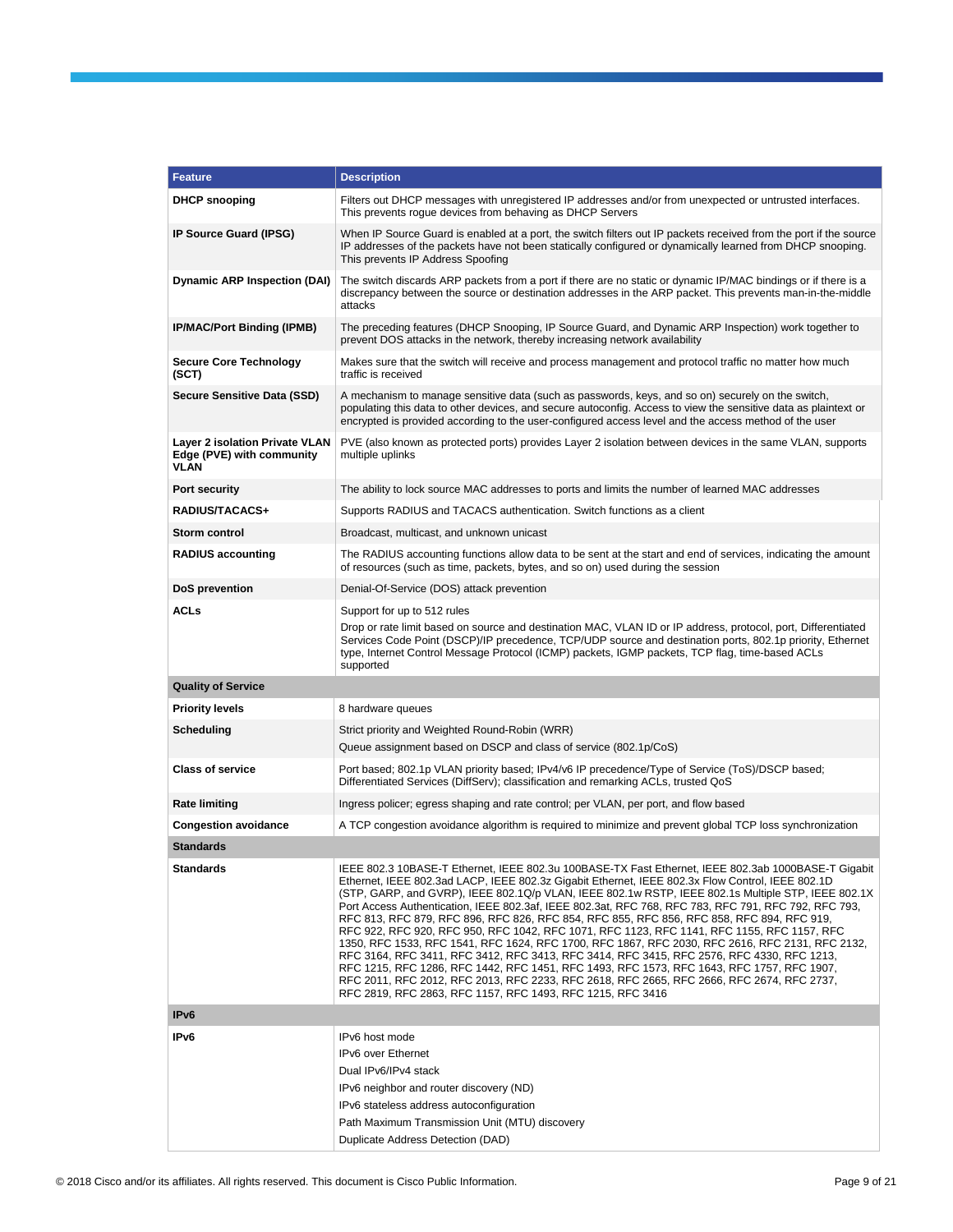| <b>Feature</b>                                             | <b>Description</b>                                                                                                                                                                                                                                                                                                 |                                          |  |  |  |  |
|------------------------------------------------------------|--------------------------------------------------------------------------------------------------------------------------------------------------------------------------------------------------------------------------------------------------------------------------------------------------------------------|------------------------------------------|--|--|--|--|
|                                                            | ICMP version 6                                                                                                                                                                                                                                                                                                     |                                          |  |  |  |  |
|                                                            | IPv6 over IPv4 network with Intrasite Automatic Tunnel Addressing Protocol (ISATAP) support                                                                                                                                                                                                                        |                                          |  |  |  |  |
|                                                            | USGv6 and IPv6 Gold Logo certified                                                                                                                                                                                                                                                                                 |                                          |  |  |  |  |
| <b>IPv6 QoS</b>                                            | Prioritize IPv6 packets in hardware                                                                                                                                                                                                                                                                                |                                          |  |  |  |  |
| <b>IPv6 ACL</b>                                            | Drop or rate limit IPv6 packets in hardware                                                                                                                                                                                                                                                                        |                                          |  |  |  |  |
| <b>IPv6 First Hop Security</b>                             | RA guard                                                                                                                                                                                                                                                                                                           |                                          |  |  |  |  |
|                                                            | ND inspection                                                                                                                                                                                                                                                                                                      |                                          |  |  |  |  |
|                                                            | DHCPv6 guard                                                                                                                                                                                                                                                                                                       |                                          |  |  |  |  |
|                                                            | Neighbor binding table (snooping and static entries)                                                                                                                                                                                                                                                               |                                          |  |  |  |  |
|                                                            | Neighbor binding integrity check                                                                                                                                                                                                                                                                                   |                                          |  |  |  |  |
| <b>Multicast Listener Discovery</b><br>(MLD v1/2) snooping | Deliver IPv6 multicast packets only to the required receivers                                                                                                                                                                                                                                                      |                                          |  |  |  |  |
| <b>IPv6</b> applications                                   | Web/SSL, Telnet server/SSH, ping, traceroute, Simple Network Time Protocol (SNTP), Trivial File Transfer<br>Protocol (TFTP), SNMP, RADIUS, syslog, DNS client, Telnet Client, DHCP Client, DHCP Autoconfig, IPv6<br><b>DHCP Relay, TACACS</b>                                                                      |                                          |  |  |  |  |
| <b>IPv6 RFCs supported</b>                                 | RFC 4443 (which obsoletes RFC2463): ICMP version 6                                                                                                                                                                                                                                                                 |                                          |  |  |  |  |
|                                                            | RFC 4291 (which obsoletes RFC 3513): IPv6 address architecture                                                                                                                                                                                                                                                     |                                          |  |  |  |  |
|                                                            | RFC 4291: IPv6 addressing architecture<br>RFC 2460: IPv6 specification                                                                                                                                                                                                                                             |                                          |  |  |  |  |
|                                                            | RFC 4861 (which obsoletes RFC 2461): neighbor discovery for IPv6                                                                                                                                                                                                                                                   |                                          |  |  |  |  |
|                                                            | RFC 4862 (which obsoletes RFC 2462): IPv6 stateless address autoconfiguration                                                                                                                                                                                                                                      |                                          |  |  |  |  |
|                                                            | RFC 1981: path MTU discovery                                                                                                                                                                                                                                                                                       |                                          |  |  |  |  |
|                                                            | RFC 4007: IPv6 scoped address architecture                                                                                                                                                                                                                                                                         |                                          |  |  |  |  |
|                                                            | RFC 3484: default address selection mechanism                                                                                                                                                                                                                                                                      |                                          |  |  |  |  |
|                                                            | RFC 5214 (which obsoletes RFC 4214): ISATAP tunneling                                                                                                                                                                                                                                                              |                                          |  |  |  |  |
|                                                            | RFC 4293: MIB IPv6: textual conventions and general group<br>RFC 3595: textual conventions for IPv6 flow label                                                                                                                                                                                                     |                                          |  |  |  |  |
| <b>Management</b>                                          |                                                                                                                                                                                                                                                                                                                    |                                          |  |  |  |  |
|                                                            |                                                                                                                                                                                                                                                                                                                    |                                          |  |  |  |  |
| Web user interface                                         | Built-in switch configuration utility for easy browser-based device configuration (HTTP/HTTPS). Supports<br>configuration, system dashboard, system maintenance, and monitoring                                                                                                                                    |                                          |  |  |  |  |
| <b>Smart Network Application</b>                           | Smart Network Application (SNA) is an innovative network-level monitoring and management tool embedded in<br>Cisco 100 to 500 Series switches. It can discover network topology, display link status, monitor events, apply<br>configurations, and upgrade software images across multiple switches in the network |                                          |  |  |  |  |
|                                                            | (Note: Management of your network using Smart Network Application requires the use of either a 350, 350X, or<br>550X Series switch model as a part of your network)                                                                                                                                                |                                          |  |  |  |  |
| <b>SNMP</b>                                                | SNMP versions 1, 2c, and 3 with support for traps, and SNMP version 3 User-based Security Model (USM)                                                                                                                                                                                                              |                                          |  |  |  |  |
| <b>Standard MIBs</b>                                       | draft-ietf-bridge-8021x-MIB                                                                                                                                                                                                                                                                                        | rfc2011-MIB                              |  |  |  |  |
|                                                            | draft-ietf-bridge-rstpmib-04-MIB<br>draft-ietf-hubmib-etherif-MIB-v3-00-MIB                                                                                                                                                                                                                                        | draft-ietf-entmib-sensor-MIB<br>lldp-MIB |  |  |  |  |
|                                                            | draft-ietf-syslog-device-MIB                                                                                                                                                                                                                                                                                       | lldpextdot1-MIB                          |  |  |  |  |
|                                                            | ianaaddrfamnumbers-MIB                                                                                                                                                                                                                                                                                             | lldpextdot3-MIB                          |  |  |  |  |
|                                                            | ianaifty-MIB                                                                                                                                                                                                                                                                                                       | <b>Ildpextmed-MIB</b>                    |  |  |  |  |
|                                                            | ianaprot-MIB                                                                                                                                                                                                                                                                                                       | p-bridge-MIB                             |  |  |  |  |
|                                                            | inet-address-MIB<br>ip-forward-MIB                                                                                                                                                                                                                                                                                 | q-bridge-MIB<br>rfc1389-MIB              |  |  |  |  |
|                                                            | ip-MIB                                                                                                                                                                                                                                                                                                             | $rfc1493-MIB$                            |  |  |  |  |
|                                                            | <b>RFC1155-SMI</b>                                                                                                                                                                                                                                                                                                 | $rfc1611-MIB$                            |  |  |  |  |
|                                                            | RFC1213-MIB                                                                                                                                                                                                                                                                                                        | $rfc1612-MIB$                            |  |  |  |  |
|                                                            | SNMP <sub>v2</sub> -MIB                                                                                                                                                                                                                                                                                            | rfc1850-MIB                              |  |  |  |  |
|                                                            | SNMP <sub>v2</sub> -SMI<br>SNMP <sub>v2</sub> -TM                                                                                                                                                                                                                                                                  | rfc1907-MIB<br>rfc2571-MIB               |  |  |  |  |
|                                                            | RMON-MIB.my                                                                                                                                                                                                                                                                                                        | rfc2572-MIB                              |  |  |  |  |
|                                                            | dcb-raj-DCBX-MIB-1108-MIB                                                                                                                                                                                                                                                                                          | rfc2574-MIB                              |  |  |  |  |
|                                                            | rfc1724-MIB                                                                                                                                                                                                                                                                                                        | rfc2576-MIB                              |  |  |  |  |
|                                                            | RFC-1212.my_for_MG-Soft<br>rfc1213-MIB                                                                                                                                                                                                                                                                             | rfc2613-MIB                              |  |  |  |  |
|                                                            | rfc1757-MIB RFC-                                                                                                                                                                                                                                                                                                   | rfc2665-MIB<br>rfc2668-MIB               |  |  |  |  |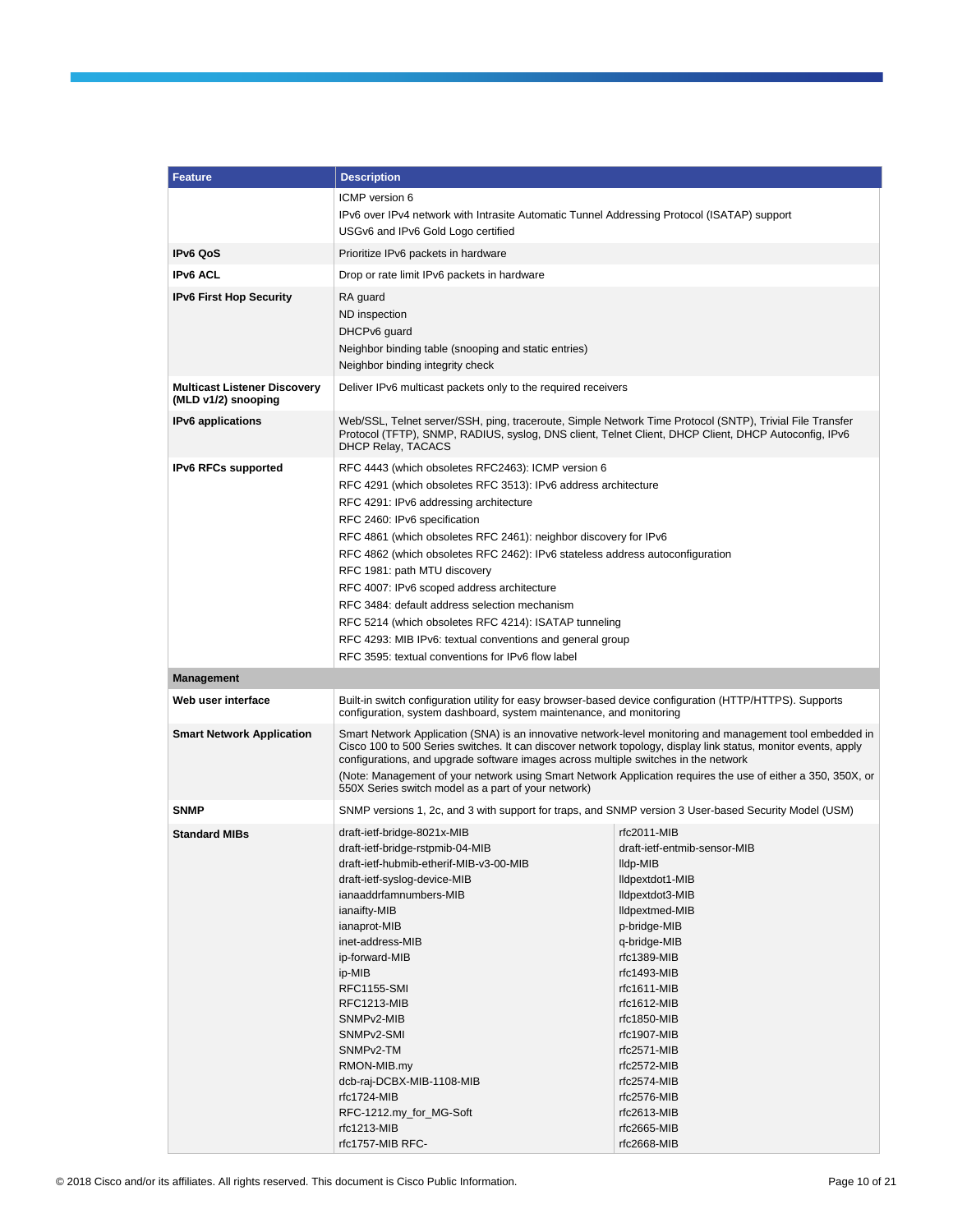| <b>Feature</b>      | <b>Description</b>                |                                      |  |  |
|---------------------|-----------------------------------|--------------------------------------|--|--|
|                     | 1215.my SNMPv2-                   | rfc2737-MIB                          |  |  |
|                     | CONF.my                           | rfc2925-MIB                          |  |  |
|                     | SNMPv2-TC.my                      | $rfc3621-MIB$                        |  |  |
|                     | rfc2674-MIB                       | rfc4668-MIB                          |  |  |
|                     | rfc2575-MIB                       | rfc4670-MIB                          |  |  |
|                     | rfc2573-MIB                       | trunk-MIB                            |  |  |
|                     | rfc2233-MIB                       | tunnel-MIB                           |  |  |
|                     | rfc2013-MIB                       | udp-MIB                              |  |  |
|                     | rfc2012-MIB                       |                                      |  |  |
| <b>Private MIBs</b> | CISCOSB-Ildp-MIB CISCOSB-         | CISCOSB-ip-MIB                       |  |  |
|                     | brgmulticast-MIB CISCOSB-         | CISCOSB-iprouter-MIB                 |  |  |
|                     | bridgemibobjects-MIB              | CISCOSB-ipv6-MIB                     |  |  |
|                     | CISCOSB-bonjour-MIB               | CISCOSB-mnginf-MIB                   |  |  |
|                     | CISCOSB-dhcpcl-MIB                | CISCOSB-Icli-MIB                     |  |  |
|                     | CISCOSB-MIB                       | CISCOSB-localization-MIB             |  |  |
|                     | CISCOSB-wrandomtaildrop-MIB       | CISCOSB-mcmngr-MIB                   |  |  |
|                     | CISCOSB-traceroute-MIB            | CISCOSB-mng-MIB                      |  |  |
|                     | CISCOSB-telnet-MIB                | CISCOSB-physdescription-MIB          |  |  |
|                     | CISCOSB-stormctrl-MIB             | CISCOSB-Poe-MIB                      |  |  |
|                     | CISCOSB-ssh-MIB                   | CISCOSB-protectedport-MIB            |  |  |
|                     | CISCOSB-socket-MIB                | CISCOSB-rmon-MIB                     |  |  |
|                     | CISCOSB-sntp-MIB                  | CISCOSB-rs232-MIB                    |  |  |
|                     | CISCOSB-smon-MIB                  | CISCOSB-SecuritySuite-MIB            |  |  |
|                     | CISCOSB-phy-MIB                   | CISCOSB-snmp-MIB                     |  |  |
|                     | CISCOSB-multisessionterminal-MIB  | CISCOSB-specialbpdu-MIB              |  |  |
|                     | CISCOSB-mri-MIB                   | CISCOSB-banner-MIB                   |  |  |
|                     | CISCOSB-jumboframes-MIB           | CISCOSB-syslog-MIB                   |  |  |
|                     | CISCOSB-gvrp-MIB                  | CISCOSB-TcpSession-MIB               |  |  |
|                     | CISCOSB-endofmib-MIB              | CISCOSB-traps-MIB                    |  |  |
|                     | CISCOSB-dot1x-MIB                 | CISCOSB-trunk-MIB                    |  |  |
|                     |                                   | CISCOSB-tuning-MIB                   |  |  |
|                     | CISCOSB-deviceparams-MIB          |                                      |  |  |
|                     | CISCOSB-cli-MIB                   | CISCOSB-tunnel-MIB                   |  |  |
|                     | CISCOSB-cdb-MIB                   | CISCOSB-udp-MIB                      |  |  |
|                     | CISCOSB-brgmacswitch-MIB          | CISCOSB-vlan-MIB                     |  |  |
|                     | CISCOSB-3sw2swtables-MIB          | CISCOSB-ipstdacl-MIB                 |  |  |
|                     | CISCOSB-smartPorts-MIB            | CISCO-SMI-MIB                        |  |  |
|                     | CISCOSB-tbi-MIB                   | CISCOSB-DebugCapabilities-MIB        |  |  |
|                     | CISCOSB-macbaseprio-MIB           | CISCOSB-CDP-MIB                      |  |  |
|                     | CISCOSB-policy-MIB                | CISCOSB-vlanVoice-MIB                |  |  |
|                     | CISCOSB-env_mib                   | CISCOSB-EVENTS-MIB                   |  |  |
|                     | CISCOSB-sensor-MIB                | CISCOSB-sysmng-MIB                   |  |  |
|                     | CISCOSB-aaa-MIB                   | CISCOSB-sct-MIB                      |  |  |
|                     | CISCOSB-application-MIB           | CISCO-TC-MIB                         |  |  |
|                     | CISCOSB-bridgesecurity-MIB        | CISCO-VTP-MIB                        |  |  |
|                     | CISCOSB-copy-MIB                  | CISCO-CDP-MIB                        |  |  |
|                     | CISCOSB-CpuCounters-MIB           | CISCOSB-eee-MIB                      |  |  |
|                     | CISCOSB-Custom1BonjourService-MIB | CISCOSB-ssl-MIB                      |  |  |
|                     | CISCOSB-dhcp-MIB                  | CISCOSB-qosclimib-MIB                |  |  |
|                     | CISCOSB-dlf-MIB                   | CISCOSB-digitalkeymanage-MIB         |  |  |
|                     | CISCOSB-dnscl-MIB                 | CISCOSB-tbp-MIB                      |  |  |
|                     | CISCOSB-embweb-MIB                | CISCOSMB-MIB                         |  |  |
|                     | CISCOSB-fft-MIB                   | CISCOSB-secsd-MIB                    |  |  |
|                     | CISCOSB-file-MIB                  | CISCOSB-draft-ietf-entmib-sensor-MIB |  |  |
|                     | CISCOSB-greeneth-MIB              | CISCOSB-draft-ietf-syslog-device-MIB |  |  |
|                     | CISCOSB-interfaces-MIB            | CISCOSB-rfc2925-MIB                  |  |  |
|                     | CISCOSB-interfaces_recovery-MIB   |                                      |  |  |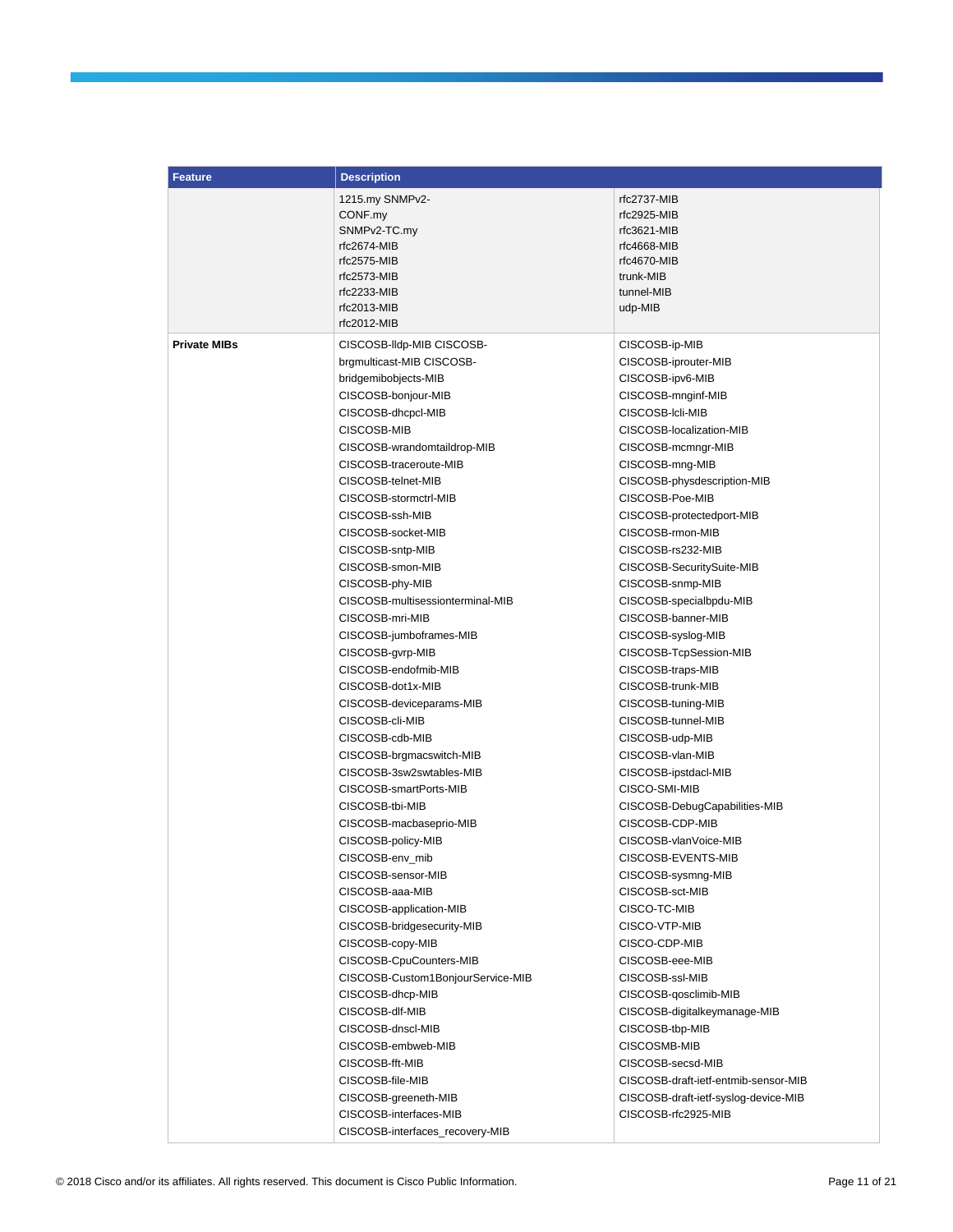| <b>Feature</b>                                                                              | <b>Description</b>                                                                                                                                                                                                                  |  |  |  |  |  |
|---------------------------------------------------------------------------------------------|-------------------------------------------------------------------------------------------------------------------------------------------------------------------------------------------------------------------------------------|--|--|--|--|--|
| <b>Remote Monitoring (RMON)</b>                                                             | Embedded RMON software agent supports 4 RMON groups (history, statistics, alarms, and events) for<br>enhanced traffic management, monitoring, and analysis                                                                          |  |  |  |  |  |
| <b>IPv4 and IPv6 dual stack</b>                                                             | Coexistence of both protocol stacks to ease migration                                                                                                                                                                               |  |  |  |  |  |
| Firmware upgrade                                                                            | • Web browser upgrade (HTTP/HTTPS) and TFTP and upgrade over SCP running over SSH                                                                                                                                                   |  |  |  |  |  |
|                                                                                             | • Upgrade can be initiated through console port as well                                                                                                                                                                             |  |  |  |  |  |
|                                                                                             | • Dual images for resilient firmware upgrades                                                                                                                                                                                       |  |  |  |  |  |
| Port mirroring                                                                              | Traffic on a port can be mirrored to another port for analysis with a network analyzer or RMON probe. Up to 8<br>source ports can be mirrored to one destination port. A single session is supported                                |  |  |  |  |  |
| <b>VLAN</b> mirroring                                                                       | Traffic from a VLAN can be mirrored to a port for analysis with a network analyzer or RMON probe. Up to 8<br>source VLANs can be mirrored to one destination port. A single session is supported                                    |  |  |  |  |  |
| DHCP (options 12, 66, 67, 82,<br>129, and 150)                                              | DHCP options facilitate tighter control from a central point (DHCP server) to obtain IP address,<br>autoconfiguration (with configuration file download), DHCP relay, and hostname                                                  |  |  |  |  |  |
| Secure Copy (SCP)                                                                           | Securely transfer files to and from the switch                                                                                                                                                                                      |  |  |  |  |  |
| <b>Autoconfiguration with</b><br>Secure Copy (SCP) file<br>download                         | Enables secure mass deployment with protection of sensitive data                                                                                                                                                                    |  |  |  |  |  |
| <b>Text-editable config files</b>                                                           | Config files can be edited with a text editor and downloaded to another switch, facilitating easier mass<br>deployment                                                                                                              |  |  |  |  |  |
| <b>Smartports</b>                                                                           | Simplified configuration of QoS and security capabilities                                                                                                                                                                           |  |  |  |  |  |
| <b>Auto Smartports</b>                                                                      | Applies the intelligence delivered through the Smartport roles and applies it automatically to the port based on<br>the devices discovered over Cisco Discovery Protocol or LLDP-MED. This facilitates zero-touch deployments       |  |  |  |  |  |
| <b>Textview CLI</b>                                                                         | Scriptable command-line interface. A full CLI as well as a menu-based CLI is supported. User privilege levels<br>1, 7, and 15 are supported for the CLI                                                                             |  |  |  |  |  |
| <b>Cloud services</b>                                                                       | Support for Cisco Small Business FindIT Network                                                                                                                                                                                     |  |  |  |  |  |
| Localization                                                                                | Localization of GUI and documentation into multiple languages                                                                                                                                                                       |  |  |  |  |  |
| Other management                                                                            | Traceroute; single IP management; HTTP/HTTPS; SSH; RADIUS; port mirroring; TFTP upgrade; DHCP client;<br>BOOTP; SNTP; Xmodem upgrade; cable diagnostics; ping; syslog; Telnet client (SSH secure support)                           |  |  |  |  |  |
| Time-based port operation                                                                   | Link up or down based on user-defined schedule (when the port is administratively up)                                                                                                                                               |  |  |  |  |  |
| <b>Time-based PoE</b>                                                                       | Capability for power to be on or off based on a user-defined schedule to save energy                                                                                                                                                |  |  |  |  |  |
| Login banner                                                                                | Configurable multiple banners for web as well as CLI                                                                                                                                                                                |  |  |  |  |  |
| <b>Power Efficiency</b>                                                                     |                                                                                                                                                                                                                                     |  |  |  |  |  |
| EEE Compliant (802.3az)                                                                     | Supports 802.3az on all copper ports (SG350 models)                                                                                                                                                                                 |  |  |  |  |  |
| <b>Energy Detect</b>                                                                        | Automatically turns power off on Gigabit Ethernet and 10/100 RJ-45 port when detecting link down                                                                                                                                    |  |  |  |  |  |
|                                                                                             | Active mode is resumed without loss of any packets when the switch detects the link up                                                                                                                                              |  |  |  |  |  |
| <b>Cable length detection</b>                                                               | Adjusts the signal strength based on the cable length for Gigabit Ethernet models. Reduces the power<br>consumption for cables shorter than 10m                                                                                     |  |  |  |  |  |
| Disable port LEDs                                                                           | LEDs can be manually turned off to save on energy                                                                                                                                                                                   |  |  |  |  |  |
| General                                                                                     |                                                                                                                                                                                                                                     |  |  |  |  |  |
| Jumbo frames                                                                                | Frame sizes up to 9K (9216) bytes supported on 10/100 and Gigabit interfaces                                                                                                                                                        |  |  |  |  |  |
| <b>MAC</b> table                                                                            | Up to 16K (16384) MAC addresses                                                                                                                                                                                                     |  |  |  |  |  |
| <b>Discovery</b>                                                                            |                                                                                                                                                                                                                                     |  |  |  |  |  |
| <b>Bonjour</b>                                                                              | The switch advertises itself using the Bonjour protocol                                                                                                                                                                             |  |  |  |  |  |
| <b>Link Layer Discovery Protocol</b><br>(LLDP) (802.1ab) with<br><b>LLDP-MED extensions</b> | LLDP allows the switch to advertise its identification, configuration, and capabilities to neighboring devices that<br>store the data in a MIB. LLDP-MED is an enhancement to LLDP that adds the extensions needed for IP<br>phones |  |  |  |  |  |
| <b>Cisco Discovery Protocol</b>                                                             | The switch advertises itself using the Cisco Discovery Protocol. It also learns the connected device and its<br>characteristics via Cisco Discovery Protocol                                                                        |  |  |  |  |  |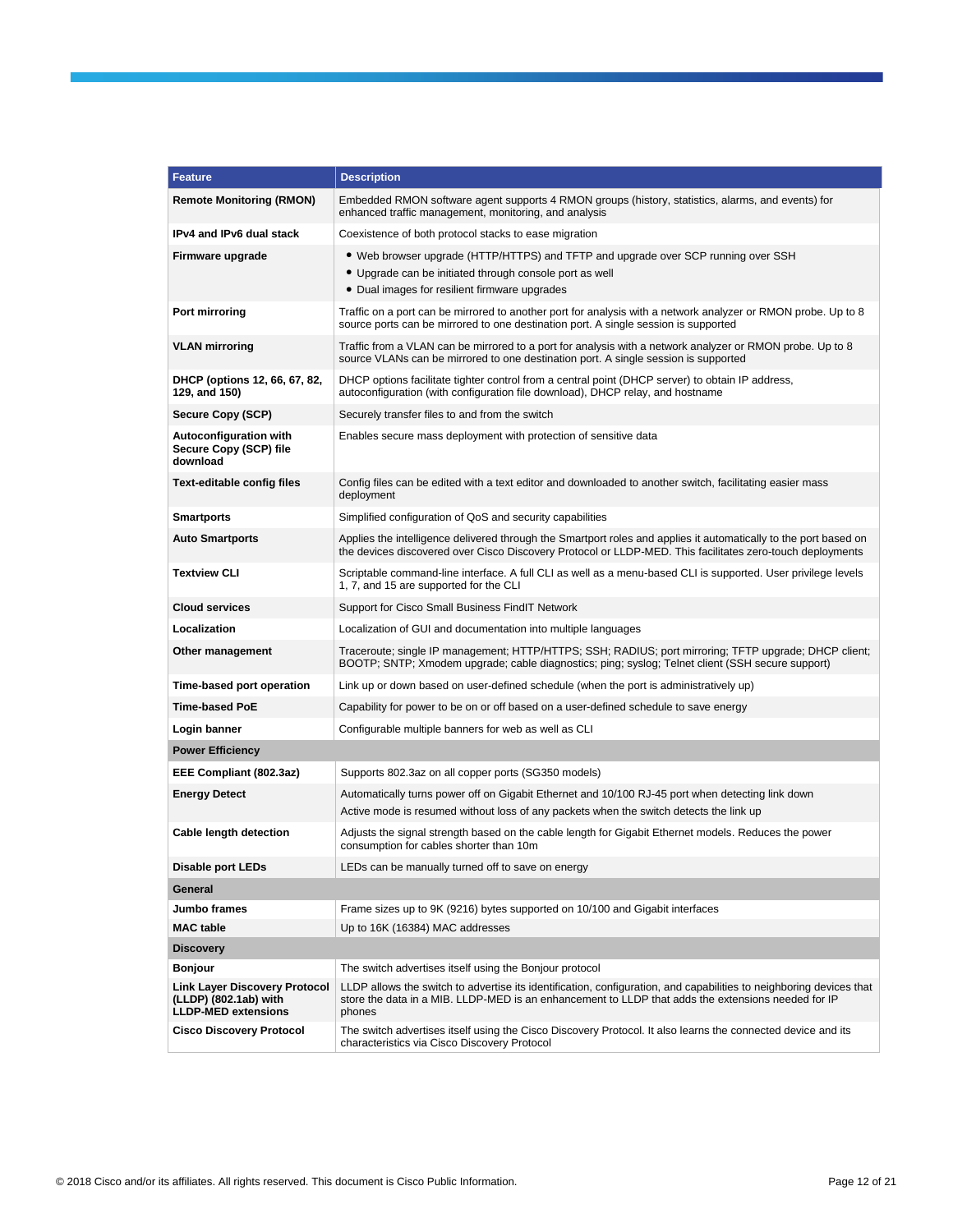| <b>Feature</b>                                                                                                     | <b>Description</b>                                                                                                                                                                                                                                                                                                                                                                                                                                                                                                                                                                                                                                                                                                                                                       |                               |                                   |          |                                               |  |  |  |
|--------------------------------------------------------------------------------------------------------------------|--------------------------------------------------------------------------------------------------------------------------------------------------------------------------------------------------------------------------------------------------------------------------------------------------------------------------------------------------------------------------------------------------------------------------------------------------------------------------------------------------------------------------------------------------------------------------------------------------------------------------------------------------------------------------------------------------------------------------------------------------------------------------|-------------------------------|-----------------------------------|----------|-----------------------------------------------|--|--|--|
| Power over Ethernet (PoE)                                                                                          |                                                                                                                                                                                                                                                                                                                                                                                                                                                                                                                                                                                                                                                                                                                                                                          |                               |                                   |          |                                               |  |  |  |
| 802.3af PoE, 802.3at PoE+,<br>and 60W PoE power are<br>delivered over any of the RJ-<br>45 ports within the listed | Switches support 802.3at PoE+, 802.3af, 60W PoE, and Cisco prestandard (older) PoE. Maximum power of<br>60W to any 10/100 or Gigabit Ethernet port for PoE+ supported devices and 15.4W for PoE supported<br>devices, until the PoE budget for the switch is reached. The total power available for PoE per switch is as<br>follows:                                                                                                                                                                                                                                                                                                                                                                                                                                     |                               |                                   |          |                                               |  |  |  |
| power budgets                                                                                                      | <b>Model Name</b>                                                                                                                                                                                                                                                                                                                                                                                                                                                                                                                                                                                                                                                                                                                                                        | <b>Power Dedicated to PoE</b> |                                   |          | <b>Number of Ports That Support PoE</b>       |  |  |  |
|                                                                                                                    | SF352-08P                                                                                                                                                                                                                                                                                                                                                                                                                                                                                                                                                                                                                                                                                                                                                                | 62W                           |                                   | 8        |                                               |  |  |  |
|                                                                                                                    | SF352-08MP                                                                                                                                                                                                                                                                                                                                                                                                                                                                                                                                                                                                                                                                                                                                                               | 128W                          |                                   | 8        |                                               |  |  |  |
|                                                                                                                    | SF350-24P                                                                                                                                                                                                                                                                                                                                                                                                                                                                                                                                                                                                                                                                                                                                                                | 185W                          |                                   | 24       |                                               |  |  |  |
|                                                                                                                    | SF350-24MP                                                                                                                                                                                                                                                                                                                                                                                                                                                                                                                                                                                                                                                                                                                                                               | 375W                          |                                   | 24       |                                               |  |  |  |
|                                                                                                                    | SF350-48P                                                                                                                                                                                                                                                                                                                                                                                                                                                                                                                                                                                                                                                                                                                                                                | 382W                          |                                   | 48       |                                               |  |  |  |
|                                                                                                                    | SF350-48MP                                                                                                                                                                                                                                                                                                                                                                                                                                                                                                                                                                                                                                                                                                                                                               | 740W                          |                                   | 48       |                                               |  |  |  |
|                                                                                                                    | SG350-8PD                                                                                                                                                                                                                                                                                                                                                                                                                                                                                                                                                                                                                                                                                                                                                                | 124W                          |                                   | 8        |                                               |  |  |  |
|                                                                                                                    | SG350-10P                                                                                                                                                                                                                                                                                                                                                                                                                                                                                                                                                                                                                                                                                                                                                                | 62W                           |                                   | 8        |                                               |  |  |  |
|                                                                                                                    | SG355-10P                                                                                                                                                                                                                                                                                                                                                                                                                                                                                                                                                                                                                                                                                                                                                                | 62W                           |                                   | 8        |                                               |  |  |  |
|                                                                                                                    | SG350-10MP                                                                                                                                                                                                                                                                                                                                                                                                                                                                                                                                                                                                                                                                                                                                                               | 124W                          |                                   | 8        |                                               |  |  |  |
|                                                                                                                    | SG350-28P                                                                                                                                                                                                                                                                                                                                                                                                                                                                                                                                                                                                                                                                                                                                                                | 195W                          |                                   | 24       |                                               |  |  |  |
|                                                                                                                    | SG350-28MP                                                                                                                                                                                                                                                                                                                                                                                                                                                                                                                                                                                                                                                                                                                                                               | 382W                          |                                   | 24       |                                               |  |  |  |
|                                                                                                                    | SG350-52P<br>SG350-52MP                                                                                                                                                                                                                                                                                                                                                                                                                                                                                                                                                                                                                                                                                                                                                  | 375W<br>740W                  |                                   | 48<br>48 |                                               |  |  |  |
| PoE powered device and PoE<br>passthrough                                                                          | In addition to AC power, compact switch models can work as PoE powered devices and be powered by PoE<br>switches connected to the uplink ports. The switch can also pass through the power to downstream PoE end<br>devices if required<br>Maximum of 60W can be drawn per uplink port if the peer PoE switch supports 60W PoE. When multiple<br>uplink ports are connected to PoE switches, the power drawn from these ports is combined<br>When AC power is connected and functioning properly, it will have priority over the PoE powered device<br>function. The PoE powered device function will then act as a backup power source to the AC power. The PoE<br>powered device function will be the primary power source for the switch if AC power is not connected |                               |                                   |          |                                               |  |  |  |
|                                                                                                                    | <b>Model</b>                                                                                                                                                                                                                                                                                                                                                                                                                                                                                                                                                                                                                                                                                                                                                             | <b>Power Option</b>           | <b>Available PoE</b><br>Power (W) |          | <b>Can Switch Be Powered</b><br>with Uplinks? |  |  |  |
|                                                                                                                    | SG350-10P                                                                                                                                                                                                                                                                                                                                                                                                                                                                                                                                                                                                                                                                                                                                                                | 1 PoE uplink                  | 0 <sub>W</sub>                    |          | Yes                                           |  |  |  |
|                                                                                                                    |                                                                                                                                                                                                                                                                                                                                                                                                                                                                                                                                                                                                                                                                                                                                                                          | 2 PoE uplink                  | 0 <sub>W</sub>                    |          | Yes                                           |  |  |  |
|                                                                                                                    |                                                                                                                                                                                                                                                                                                                                                                                                                                                                                                                                                                                                                                                                                                                                                                          | 1 PoE+ uplink                 | 0W                                |          | Yes                                           |  |  |  |
|                                                                                                                    |                                                                                                                                                                                                                                                                                                                                                                                                                                                                                                                                                                                                                                                                                                                                                                          | 2 PoE+ uplink                 | <b>22W</b>                        |          | Yes                                           |  |  |  |
|                                                                                                                    |                                                                                                                                                                                                                                                                                                                                                                                                                                                                                                                                                                                                                                                                                                                                                                          | 1 60W PoE uplink              | <b>22W</b>                        |          | Yes                                           |  |  |  |
|                                                                                                                    |                                                                                                                                                                                                                                                                                                                                                                                                                                                                                                                                                                                                                                                                                                                                                                          | 2 60W PoE uplink              | 50W                               |          | Yes                                           |  |  |  |
|                                                                                                                    |                                                                                                                                                                                                                                                                                                                                                                                                                                                                                                                                                                                                                                                                                                                                                                          | AC power                      | 62W                               |          | Yes                                           |  |  |  |
|                                                                                                                    | SG350-10MP                                                                                                                                                                                                                                                                                                                                                                                                                                                                                                                                                                                                                                                                                                                                                               | 1 PoE uplink                  |                                   |          | Yes                                           |  |  |  |
|                                                                                                                    |                                                                                                                                                                                                                                                                                                                                                                                                                                                                                                                                                                                                                                                                                                                                                                          |                               | 0W                                |          |                                               |  |  |  |
|                                                                                                                    |                                                                                                                                                                                                                                                                                                                                                                                                                                                                                                                                                                                                                                                                                                                                                                          | 2 PoE uplink                  | 0W                                |          | Yes                                           |  |  |  |
|                                                                                                                    |                                                                                                                                                                                                                                                                                                                                                                                                                                                                                                                                                                                                                                                                                                                                                                          | 1 PoE+ uplink                 | 0W                                |          | Yes                                           |  |  |  |
|                                                                                                                    |                                                                                                                                                                                                                                                                                                                                                                                                                                                                                                                                                                                                                                                                                                                                                                          | 2 PoE+ uplink                 | 22W                               |          | Yes                                           |  |  |  |
|                                                                                                                    |                                                                                                                                                                                                                                                                                                                                                                                                                                                                                                                                                                                                                                                                                                                                                                          | 1 60W PoE uplink              | <b>22W</b>                        |          | Yes                                           |  |  |  |
|                                                                                                                    |                                                                                                                                                                                                                                                                                                                                                                                                                                                                                                                                                                                                                                                                                                                                                                          | 2 60W PoE uplink              | 50W                               |          | Yes                                           |  |  |  |
|                                                                                                                    |                                                                                                                                                                                                                                                                                                                                                                                                                                                                                                                                                                                                                                                                                                                                                                          | AC power                      | 128W                              |          | Yes                                           |  |  |  |
|                                                                                                                    | SG355-10P                                                                                                                                                                                                                                                                                                                                                                                                                                                                                                                                                                                                                                                                                                                                                                | 1 PoE uplink                  | 0W                                |          | Yes                                           |  |  |  |
|                                                                                                                    |                                                                                                                                                                                                                                                                                                                                                                                                                                                                                                                                                                                                                                                                                                                                                                          | 2 PoE uplink                  | 0W                                |          | Yes                                           |  |  |  |
|                                                                                                                    |                                                                                                                                                                                                                                                                                                                                                                                                                                                                                                                                                                                                                                                                                                                                                                          | 1 PoE+ uplink                 | 0W                                |          | Yes                                           |  |  |  |
|                                                                                                                    |                                                                                                                                                                                                                                                                                                                                                                                                                                                                                                                                                                                                                                                                                                                                                                          | 2 PoE+ uplink                 | <b>22W</b>                        |          | Yes                                           |  |  |  |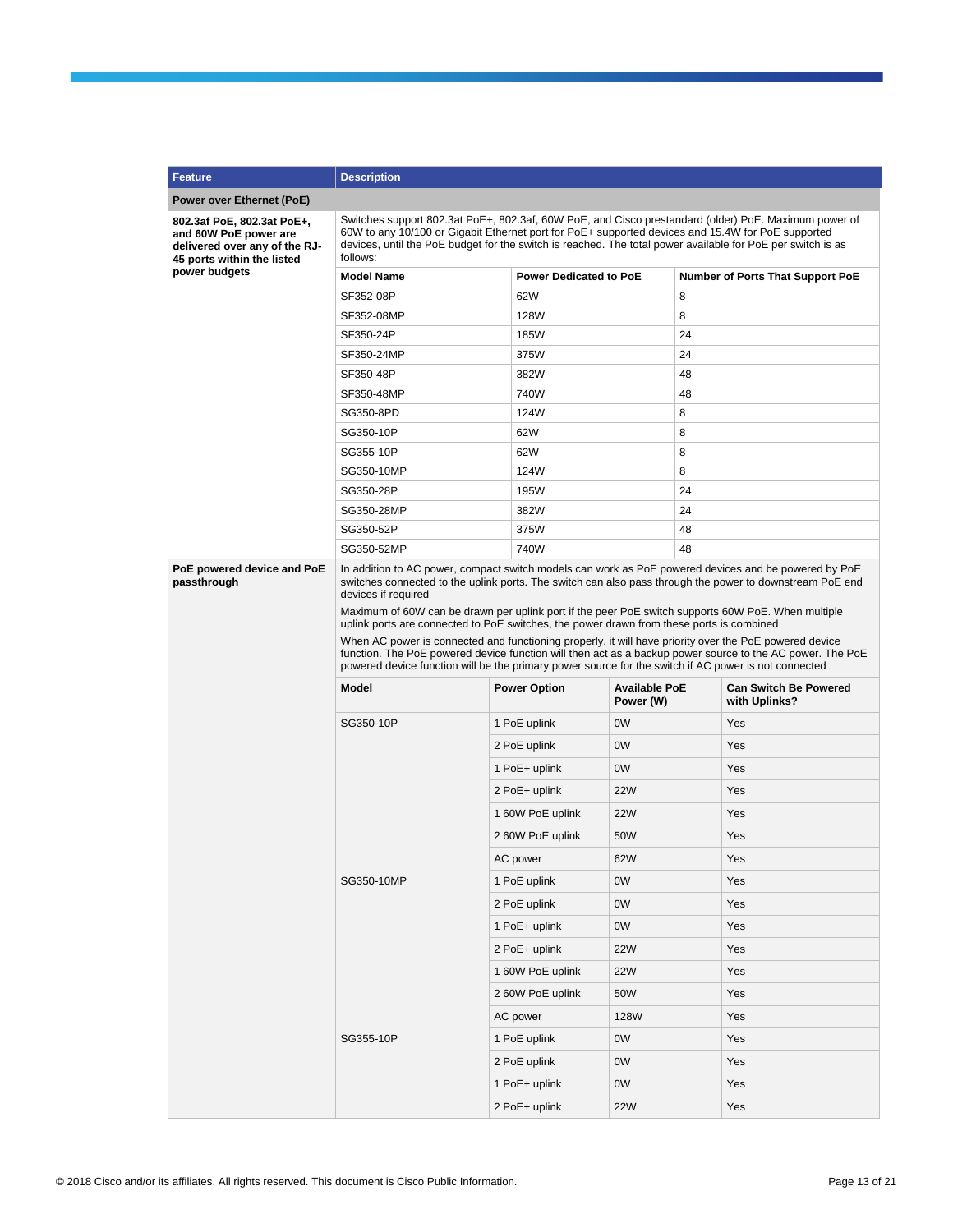| <b>Feature</b> | <b>Description</b> |                              |                     |                                    |            |                                    |     |                                     |
|----------------|--------------------|------------------------------|---------------------|------------------------------------|------------|------------------------------------|-----|-------------------------------------|
|                |                    |                              | 1 60W PoE uplink    |                                    | <b>22W</b> |                                    | Yes |                                     |
|                |                    |                              | 2 60W PoE uplink    |                                    | 50W        |                                    | Yes |                                     |
|                |                    |                              | AC power            |                                    | 62W        | Yes                                |     |                                     |
|                | Model              | <b>Green Power</b><br>(mode) |                     | <b>System Power</b><br>Consumption |            | Power<br>Consumption<br>(with PoE) |     | <b>Heat Dissipation</b><br>(BTU/hr) |
|                | SF350-08           | <b>Energy Detect</b>         |                     | 110V=5.6W<br>220V=5.8W             |            | N/A                                |     | 30.0                                |
|                | SF352-08           | <b>Energy Detect</b>         |                     | 110V=6.9W<br>220V=6.9W             |            | N/A                                |     | 23.5                                |
|                | SF352-08P          | <b>Energy Detect</b>         |                     | 110V=10.4W<br>220V=11.2W           |            | 110V=78.7W<br>220V=79.3W           |     | 207.4                               |
|                | SF352-08MP         | <b>Energy Detect</b>         |                     | 110V=10.4W<br>220V=11.2W           |            | 110V=157.2W<br>220V=156.2W         |     | 536.1                               |
|                | SF350-24           | <b>Energy Detect</b>         |                     | 110V=10.6W<br>220V=10.9W           |            | 110V=240W<br>220V=230W             |     | 43.3                                |
|                | SF350-24P          | <b>Energy Detect</b>         |                     | 110V=10.6W<br>220V=10.9W           |            | 110V=240W<br>220V=230W             |     | 684.1                               |
|                | SF350-24MP         | <b>Energy Detect</b>         |                     | 110V=29.2W<br>220V=28.3W           |            | 110V=238W<br>220V=233W             |     | 1333.0                              |
|                | SF350-48           | <b>Energy Detect</b>         |                     | 110V=23.4W<br>220V=24.2W           |            | N/A                                |     | 82.6                                |
|                | SF350-48P          | <b>Energy Detect</b>         |                     | 110V=50.8W<br>220V=52.1W           |            | 110V=464.3W<br>220V=453.1W         |     | 1584.3                              |
|                | SF350-48MP         | <b>Energy Detect</b>         |                     | 110V=58.4W<br>220V=58.5W           |            | 110V=866.7W<br>220V=843.5W         |     | 2957.3                              |
|                | SG350-8PD          | EEE, Energy                  | Detect, Short Reach | 110V=29.8W<br>220V=31.3W           |            | 110V=167W<br>220V=165.2W           |     | 569.5                               |
|                | SG350-10           | EEE, Energy                  | Detect, Short Reach | 110V=9.0W<br>220V=9.8W             |            | N/A                                |     | 33.4                                |
|                | SG350-10P          | EEE, Energy                  | Detect, Short Reach | 110V=13.0W<br>220V=13.5W           |            | 110V=84.7W<br>220V=83.5W           |     | 289.0                               |
|                | SG355-10P          | EEE, Energy                  | Detect, Short Reach | 110V=12.4W<br>220V=12.6W           |            | 110V=83.5W<br>220V=83.4W           |     | 284.8                               |
|                | SG350-10MP         | EEE, Energy                  | Detect, Short Reach | 110V=13.2W<br>220V=13.5W           |            | 110V=152.8W<br>220V=151.6W         |     | 521.5                               |
|                | SG350-10SFP        | EEE, Energy                  | Detect, Short Reach | 110V=11.1W<br>220V=11.9W           |            | N/A                                |     | 40.6                                |
|                | SG350-20           | EEE, Energy                  | Detect, Short Reach | 110V=14.5W<br>220V=15.2W           |            | N/A                                |     | 51.8                                |
|                | SG350-28           | EEE, Energy                  | Detect, Short Reach | 110V=19.7W<br>220V=19.9W           |            | N/A                                |     | 67.9                                |
|                | SG350-28P          | EEE, Energy                  | Detect, Short Reach | 110V=35.7W<br>220V=36.9W           |            | 110V=263W<br>220V=255.1W           |     | 897.4                               |
|                | SG350-28MP         | EEE, Energy                  | Detect, Short Reach | 110V=41.3W<br>220V=42.1W           |            | 110V=261.1W<br>220V=451.2W         |     | 1573.3                              |
|                | SG350-28SFP        | EEE, Energy                  | Detect, Short Reach | 110V=32.0W<br>220V=34.3W           |            | N/A                                |     | 117.0                               |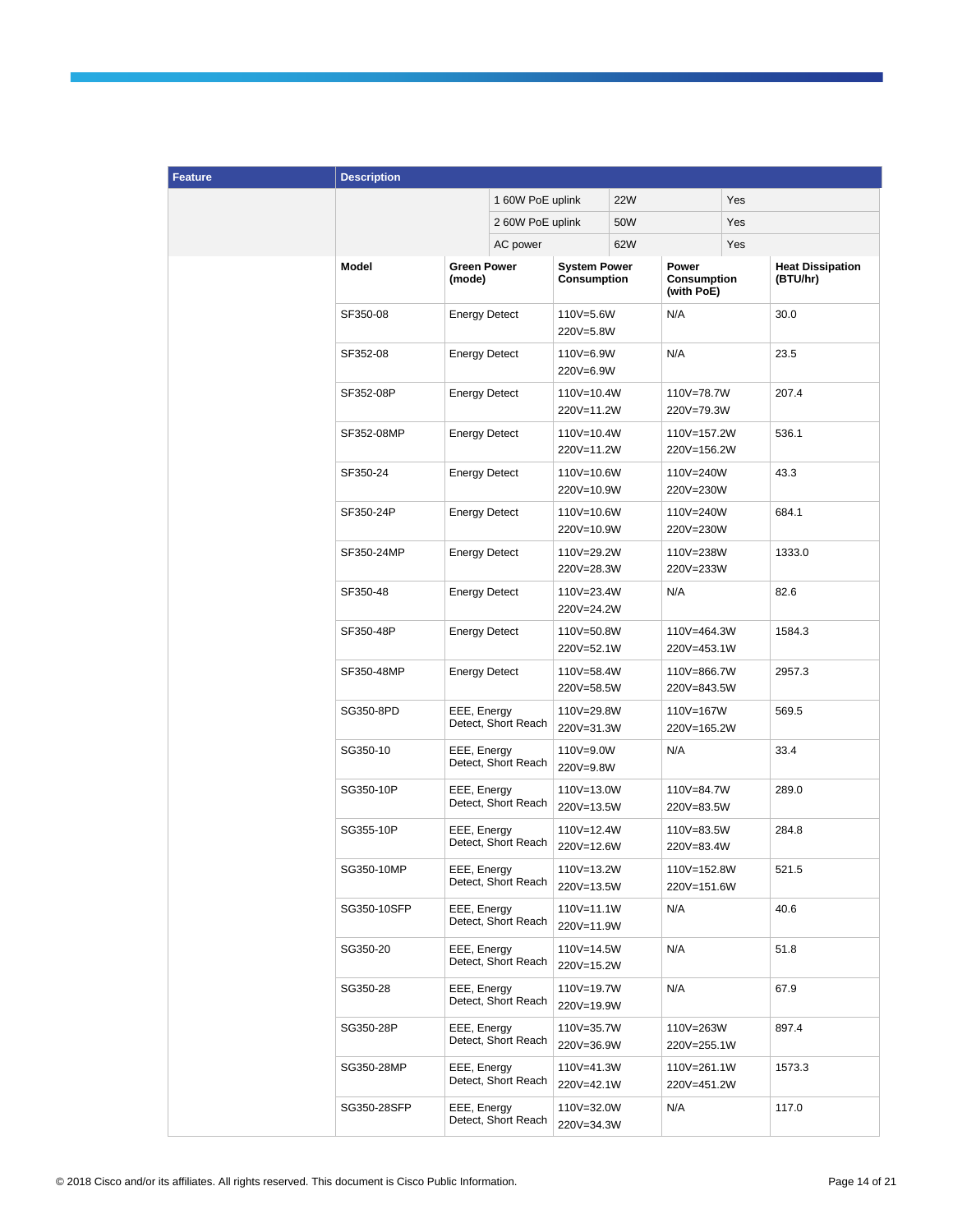| <b>Feature</b> | <b>Description</b> |                                                 |                                                 |                                                                                           |                                        |                            |                                          |                                          |  |
|----------------|--------------------|-------------------------------------------------|-------------------------------------------------|-------------------------------------------------------------------------------------------|----------------------------------------|----------------------------|------------------------------------------|------------------------------------------|--|
|                | SG350-52           |                                                 | EEE, Energy<br>Detect, Short Reach              | 110V=40.4W<br>220V=40.6.8W                                                                |                                        | N/A                        |                                          | 136.4                                    |  |
|                | SG350-52P          | EEE, Energy<br>Detect, Short Reach              |                                                 | 110V=62.4W<br>220V=61.8W                                                                  |                                        | 110V=440.0W<br>220V=431.0W |                                          | 1429.4                                   |  |
|                | SG350-52MP         |                                                 | EEE, Energy<br>Detect, Short Reach              | 110V=72.5W<br>220V=73.6W                                                                  |                                        | 110V=858.0W<br>220V=833.0W |                                          | 2674.8                                   |  |
| <b>Ports</b>   | <b>Model Name</b>  |                                                 | <b>Total System Ports</b>                       | RJ-45 Ports                                                                               |                                        |                            | <b>Combo Ports</b><br>(RJ-45 + SFP)      |                                          |  |
|                | SF350-08           |                                                 | 8 Fast Ethernet                                 |                                                                                           | 8 Fast Ethernet                        |                            |                                          |                                          |  |
|                | SF352-08           |                                                 | 8 Fast Ethernet + 2<br><b>Gigabit Ethernet</b>  |                                                                                           | 8 Fast Ethernet                        |                            |                                          | 2 Gigabit Ethernet combo                 |  |
|                | SF352-08P          |                                                 | 8 Fast Ethernet + 2<br><b>Gigabit Ethernet</b>  |                                                                                           | 8 Fast Ethernet                        |                            |                                          | 2 Gigabit Ethernet combo                 |  |
|                | SF352-08MP         |                                                 | 8 Fast Ethernet + 2<br><b>Gigabit Ethernet</b>  |                                                                                           | 8 Fast Ethernet                        |                            |                                          | 2 Gigabit Ethernet combo                 |  |
|                | SF350-24           |                                                 | 24 Fast Ethernet + 4<br><b>Gigabit Ethernet</b> |                                                                                           | 24 Fast Ethernet                       |                            | $+2$ SFP                                 | 2 Gigabit Ethernet combo                 |  |
|                | SF350-24P          |                                                 | 24 Fast Ethernet + 4<br><b>Gigabit Ethernet</b> |                                                                                           | 24 Fast Ethernet                       |                            | $+2$ SFP                                 | 2 Gigabit Ethernet combo                 |  |
|                | SF350-24MP         | 24 Fast Ethernet + 4<br><b>Gigabit Ethernet</b> |                                                 |                                                                                           | 24 Fast Ethernet                       |                            | 2 Gigabit Ethernet combo<br>$+2$ SFP     |                                          |  |
|                | SF350-48           |                                                 | 48 Fast Ethernet + 4<br><b>Gigabit Ethernet</b> |                                                                                           | 48 Fast Ethernet<br>2 Gigabit Ethernet |                            | 2 SFP slots, 2 Gigabit<br>Ethernet       |                                          |  |
|                | SF350-48P          |                                                 | <b>Gigabit Ethernet</b>                         | 48 Fast Ethernet + 4<br>48 Fast Ethernet<br>2 Gigabit Ethernet                            |                                        |                            |                                          | 2 SFP slots, 2 Gigabit<br>Ethernet       |  |
|                | SF350-48MP         |                                                 |                                                 | 48 Fast Ethernet + 4<br>48 Fast Ethernet<br><b>Gigabit Ethernet</b><br>2 Gigabit Ethernet |                                        |                            |                                          | 2 SFP slots, 2 Gigabit<br>Ethernet       |  |
|                | SG350-8PD          |                                                 | 6 Gigabit Ethernet + 2<br>2.5G                  |                                                                                           | 8 Gigabit Ethernet                     |                            |                                          | 2 Gigabit Ethernet combo                 |  |
|                | SG350-10           |                                                 | 10 Gigabit Ethernet                             |                                                                                           | 8 Gigabit Ethernet                     |                            |                                          | 2 Gigabit Ethernet combo                 |  |
|                | SG350-10P          |                                                 | 10 Gigabit Ethernet                             |                                                                                           | 8 Gigabit Ethernet                     |                            | 2 Gigabit Ethernet combo                 |                                          |  |
|                | SG355-10P          |                                                 |                                                 | 10 Gigabit Ethernet                                                                       | 8 Gigabit Ethernet                     |                            |                                          | 2 Gigabit Ethernet combo                 |  |
|                | SG350-10MP         |                                                 |                                                 | 10 Gigabit Ethernet                                                                       |                                        | 8 Gigabit Ethernet         |                                          | 2 Gigabit Ethernet combo                 |  |
|                | SG350-10SFP        |                                                 | 10 Gigabit Ethernet                             |                                                                                           | 8 Gigabit SFP Slots                    |                            | 2 Gigabit Ethernet combo                 |                                          |  |
|                | SG350-20           |                                                 | 20 Gigabit Ethernet                             |                                                                                           |                                        | 16 Gigabit Ethernet        |                                          | 2 SFP slots, 2 Gigabit<br>Ethernet combo |  |
|                | SG350-28           |                                                 | 28 Gigabit Ethernet                             |                                                                                           | 24 Gigabit Ethernet                    |                            | 2 SFP slots, 2 Gigabit<br>Ethernet combo |                                          |  |
|                | SG350-28P          |                                                 | 28 Gigabit Ethernet                             |                                                                                           | 24 Gigabit Ethernet                    |                            | 2 SFP slots, 2 Gigabit<br>Ethernet combo |                                          |  |
|                | SG350-28MP         |                                                 | 28 Gigabit Ethernet                             |                                                                                           | 24 Gigabit Ethernet                    |                            | 2 SFP slots, 2 Gigabit<br>Ethernet combo |                                          |  |
|                | SG350-28SFP        |                                                 | 28 Gigabit Ethernet                             |                                                                                           |                                        | 24 Gigabit SFP slots       |                                          | 2 Gigabit Ethernet combo                 |  |
|                | SG350-52           |                                                 | 52 Gigabit Ethernet                             |                                                                                           | 48 Gigabit Ethernet                    |                            | 2 SFP slots, 2 Gigabit<br>Ethernet combo |                                          |  |
|                | SG350-52P          |                                                 | 52 Gigabit Ethernet                             |                                                                                           | 48 Gigabit Ethernet                    |                            | 2 SFP slots, 2 Gigabit<br>Ethernet combo |                                          |  |
|                | SG350-52MP         |                                                 | 52 Gigabit Ethernet                             |                                                                                           | 48 Gigabit Ethernet                    |                            |                                          | 2 SFP slots, 2 Gigabit<br>Ethernet combo |  |
| <b>Buttons</b> | Reset button       |                                                 |                                                 |                                                                                           |                                        |                            |                                          |                                          |  |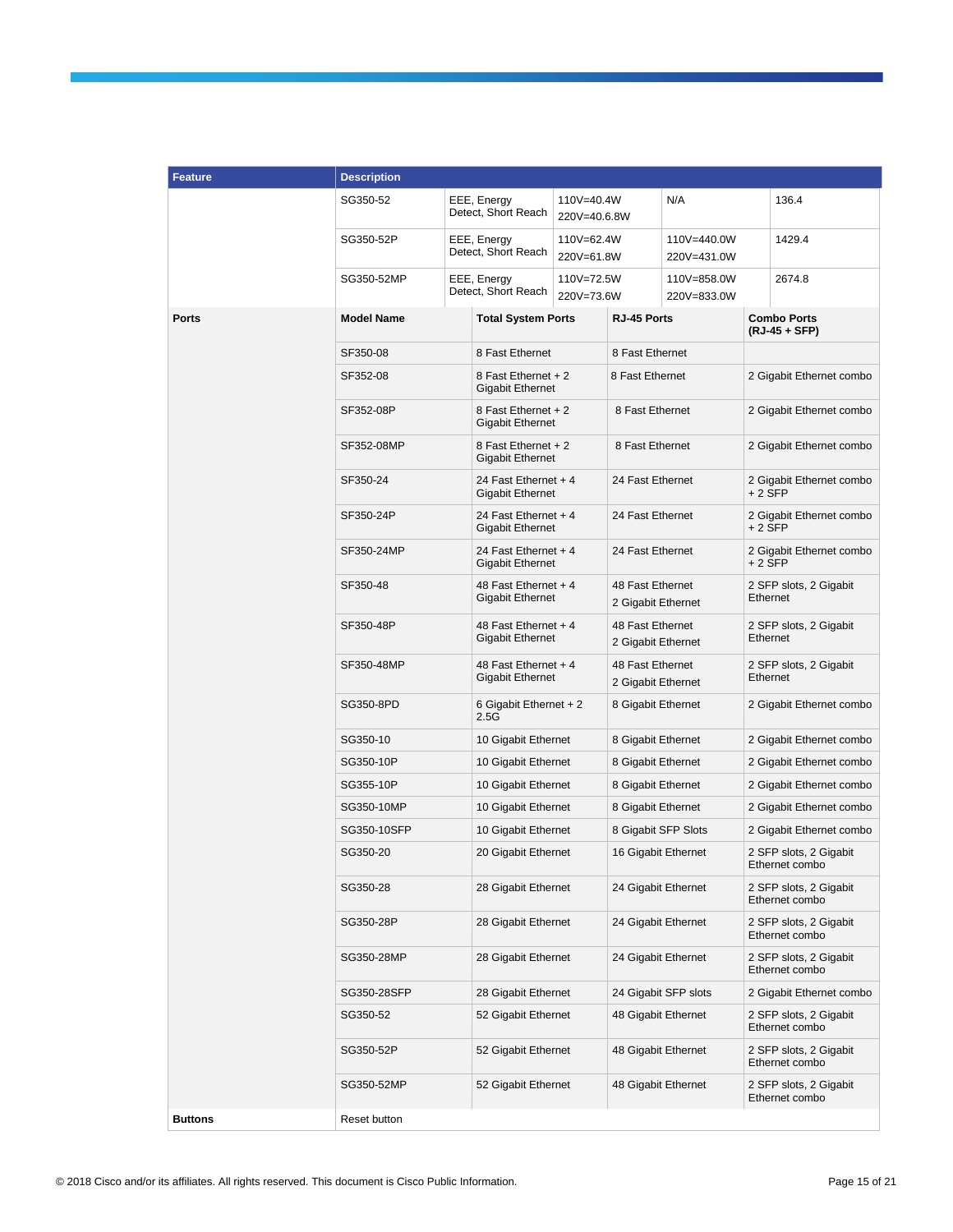| <b>Feature</b>               | <b>Description</b>                                                                                                              |                   |                                             |                         |  |  |  |
|------------------------------|---------------------------------------------------------------------------------------------------------------------------------|-------------------|---------------------------------------------|-------------------------|--|--|--|
| <b>Cabling type</b>          | Unshielded Twisted Pair (UTP) Category 5 or better for 10BASE-T/100BASE-TX; UTP Category 5<br>Ethernet or better for 1000BASE-T |                   |                                             |                         |  |  |  |
| <b>LEDs</b>                  | System, Link/Act, PoE, Speed, LED power saving option                                                                           |                   |                                             |                         |  |  |  |
| Flash                        | 256 MB                                                                                                                          |                   |                                             |                         |  |  |  |
| <b>CPU</b> memory            | 512 MB                                                                                                                          |                   |                                             |                         |  |  |  |
| Packet buffer                | All numbers are aggregate across all ports as the buffers are dynamically shared:                                               |                   |                                             |                         |  |  |  |
|                              | <b>Model Name</b>                                                                                                               |                   | <b>Packet Buffer</b>                        |                         |  |  |  |
|                              | SF350-08                                                                                                                        |                   | 12 Mb                                       |                         |  |  |  |
|                              | SF352-08                                                                                                                        |                   | $1.5$ Mb                                    |                         |  |  |  |
|                              | SF352-08P                                                                                                                       |                   | $1.5$ Mb                                    |                         |  |  |  |
|                              | SF352-08MP                                                                                                                      |                   | $1.5$ Mb                                    |                         |  |  |  |
|                              | SF350-24                                                                                                                        |                   | 12 Mb                                       |                         |  |  |  |
|                              | SF350-24P                                                                                                                       |                   | 12 Mb                                       |                         |  |  |  |
|                              | SF350-24MP                                                                                                                      |                   | 12 Mb                                       |                         |  |  |  |
|                              | SF350-48                                                                                                                        |                   | 24 Mb                                       |                         |  |  |  |
|                              | SF350-48P                                                                                                                       |                   | 24 Mb                                       |                         |  |  |  |
|                              | SF350-48MP                                                                                                                      |                   | 24 Mb                                       |                         |  |  |  |
|                              | SG350-8PD                                                                                                                       |                   | 12 Mb                                       |                         |  |  |  |
|                              | SG350-10                                                                                                                        |                   | 12 Mb                                       |                         |  |  |  |
|                              | SG350-10P                                                                                                                       |                   | 12 Mb                                       |                         |  |  |  |
|                              | SG355-10P                                                                                                                       |                   | 12 Mb                                       |                         |  |  |  |
|                              | SG350-10SFP                                                                                                                     |                   | $1.5$ Mb                                    |                         |  |  |  |
|                              | SG350-20                                                                                                                        |                   | $1.5$ Mb                                    |                         |  |  |  |
|                              | SG350-10MP                                                                                                                      |                   | 12 Mb                                       |                         |  |  |  |
|                              | SG350-28                                                                                                                        |                   | 12 Mb                                       |                         |  |  |  |
|                              | SG350-28P                                                                                                                       |                   | 12 Mb                                       |                         |  |  |  |
|                              | SG350-28MP                                                                                                                      |                   | 12 Mb                                       |                         |  |  |  |
|                              | SG350-28SFP                                                                                                                     |                   | 12 Mb                                       |                         |  |  |  |
|                              | SG350-52                                                                                                                        |                   |                                             | 24 Mb                   |  |  |  |
|                              | SG350-52P                                                                                                                       |                   | 24 Mb                                       |                         |  |  |  |
|                              | SG350-52MP                                                                                                                      |                   | 24 Mb                                       |                         |  |  |  |
| <b>Supported SFP modules</b> | <b>SKU</b>                                                                                                                      | Media             | Speed                                       | <b>Maximum Distance</b> |  |  |  |
|                              | MGBSX1                                                                                                                          | Multimode fiber   | 1000 Mbps                                   | 350 m                   |  |  |  |
|                              | MGBLH1                                                                                                                          | Single-mode fiber | 1000 Mbps                                   | 40 km                   |  |  |  |
|                              | MGBT1<br>UTP cat 5                                                                                                              |                   | 1000 Mbps                                   | 100 <sub>m</sub>        |  |  |  |
| Environmental                |                                                                                                                                 |                   |                                             |                         |  |  |  |
| Unit dimensions (W x H x D)  | <b>Model Name</b>                                                                                                               |                   | <b>Unit Dimensions</b>                      |                         |  |  |  |
|                              | SF350-08                                                                                                                        |                   | 279.4 x 44 x 170 mm (11.0 x 1.45 x 6.69 in) |                         |  |  |  |
|                              | SF352-08                                                                                                                        |                   | 279.4 x 44 x 170 mm (11.0 x 1.45 x 6.69 in) |                         |  |  |  |
|                              | SF352-08P                                                                                                                       |                   | 279.4 x 44 x 170 mm (11.0 x 1.45 x 6.69 in) |                         |  |  |  |
|                              | SF352-08MP                                                                                                                      |                   | 279.4 x 44 x 170 mm (11.0 x 1.45 x 6.69 in) |                         |  |  |  |
|                              | SF350-24                                                                                                                        |                   | 440 x 44 x 202 mm (17.3 x 1.45 x 7.95 in)   |                         |  |  |  |
|                              | SF350-24P                                                                                                                       |                   | 440 x 44 x 257 mm (17.3 x 1.45 x 10.12 in)  |                         |  |  |  |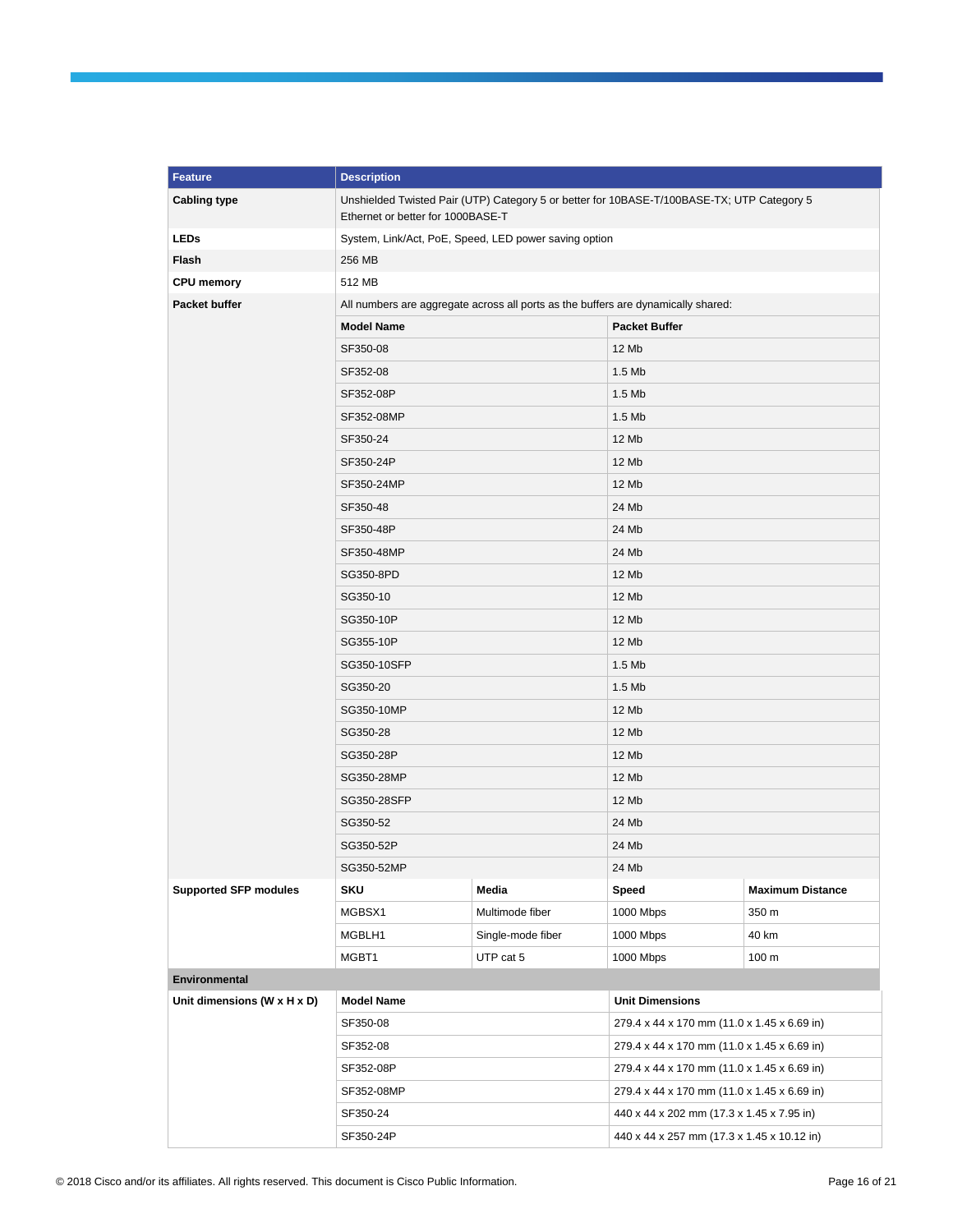| <b>Feature</b> | <b>Description</b> |                                             |  |  |  |
|----------------|--------------------|---------------------------------------------|--|--|--|
|                | SF350-24MP         | 440 x 44 x 257 mm (17.3 x 1.45 x 10.12 in)  |  |  |  |
|                | SF350-48           | 440 x 44 x 257 mm (17.3 x 1.45 x 10.12 in)  |  |  |  |
|                | SF350-48P          | 440 x 44 x 350 mm (17.3 x 1.45 x 13.78 in)  |  |  |  |
|                | SF350-48MP         | 440 x 44 x 350 mm (17.3 x 1.45 x 13.78 in)  |  |  |  |
|                | SG350-8PD          | 344.4 x 44 x 252.5 (13.6 x 1.45 x 9.94 in)  |  |  |  |
|                | SG350-10           | 280 x 44 x 170 mm (11.0 x 1.45 x 6.69 in)   |  |  |  |
|                | SG350-10P          | 280 x 44 x 170 mm (11.0 x 1.45 x 6.69 in)   |  |  |  |
|                | SG355-10P          | 440 x 44 x 203 mm (17.3 x 1.45 x 7.99 in)   |  |  |  |
|                | SG350-10MP         | 160 x 30 x 128 mm (6.3 x 1.18 x 5.04 in)    |  |  |  |
|                | SG350-10SFP        | 279.4 x 44 x 170 mm (11.0 x 1.45 x 6.69 in) |  |  |  |
|                | SG350-20           | 440 x 44 x 203 mm (17.3 x 1.45 x 7.99 in)   |  |  |  |
|                | SG350-28           | 440 x 44 x 202 mm (17.3 x 1.45 x 7.95 in)   |  |  |  |
|                | SG350-28P          | 440 x 44 x 257 mm (17.3 x 1.45 x 10.12 in)  |  |  |  |
|                | SG350-28MP         | 440 x 44 x 257 mm (17.3 x 1.45 x 10.12 in)  |  |  |  |
|                | SG350-28SFP        | 440 x 44 x 257 mm (17.3 x 1.45 x 10.12 in)  |  |  |  |
|                | SG350-52           | 440 x 44 x 257 mm (17.3 x 1.45 x 10.12 in)  |  |  |  |
|                | SG350-52P          | 440 x 44 x 350 mm (17.3 x 1.45 x 13.78 in)  |  |  |  |
|                | SG350-52MP         | 440 x 44 x 350 mm (17.3 x 1.45 x 13.78 in)  |  |  |  |
| Unit weight    | <b>Model Name</b>  | Unit Weight                                 |  |  |  |
|                | SF350-08           | 1.18 kg (2.60 lb)                           |  |  |  |
|                | SF352-08           | 1.06 kg (2.34 lb)                           |  |  |  |
|                | SF352-08P          | 1.16 kg (2.56 lb)                           |  |  |  |
|                | SF352-08MP         | 1.16 kg (2.56 lb)                           |  |  |  |
|                | SF350-24           | 2.72 kg (6.0 lb)                            |  |  |  |
|                | SF350-24P          | 4.08 kg (8.99 lb)                           |  |  |  |
|                | SF350-24MP         | 4.12 kg (9.08 lb)                           |  |  |  |
|                | SF350-48           | 3.58 kg (7.89 lb)                           |  |  |  |
|                | SF350-48P          | 5.59 kg (12.32 lb)                          |  |  |  |
|                | SF350-48MP         | 5.61 kg (12.37 lb)                          |  |  |  |
|                | SG350-8PD          | 2.5 kg (5.51 lb)                            |  |  |  |
|                | SG350-10           | 1.09 kg (2.40 lb)                           |  |  |  |
|                | SG350-10P          | 1.19 kg (2.62 lb)                           |  |  |  |
|                | SG355-10P          | 2.36 kg (5.20 lb)                           |  |  |  |
|                | SG350-10MP         | 1.19 kg (2.62 lb)                           |  |  |  |
|                | SG350-10SFP        | 2.08 kg (4.59 lb)                           |  |  |  |
|                | SG350-20           | 2.12 kg (4.67 lb)                           |  |  |  |
|                | SG350-28           | 2.75 kg (6.06 lb)                           |  |  |  |
|                | SG350-28P          | 3.83 kg (8.44 lb)                           |  |  |  |
|                | SG350-28MP         | 3.37 kg (7.43 lb)                           |  |  |  |
|                | SG350-28SFP        | 2.7 kg (5.95 lb)                            |  |  |  |
|                | SG350-52           | 2.75 kg (6.06 lb)                           |  |  |  |
|                | SG350-52P          | 3.81 kg (8.40 lb)                           |  |  |  |
|                | SG350-52MP         | 3.83 kg (8.44 lb)                           |  |  |  |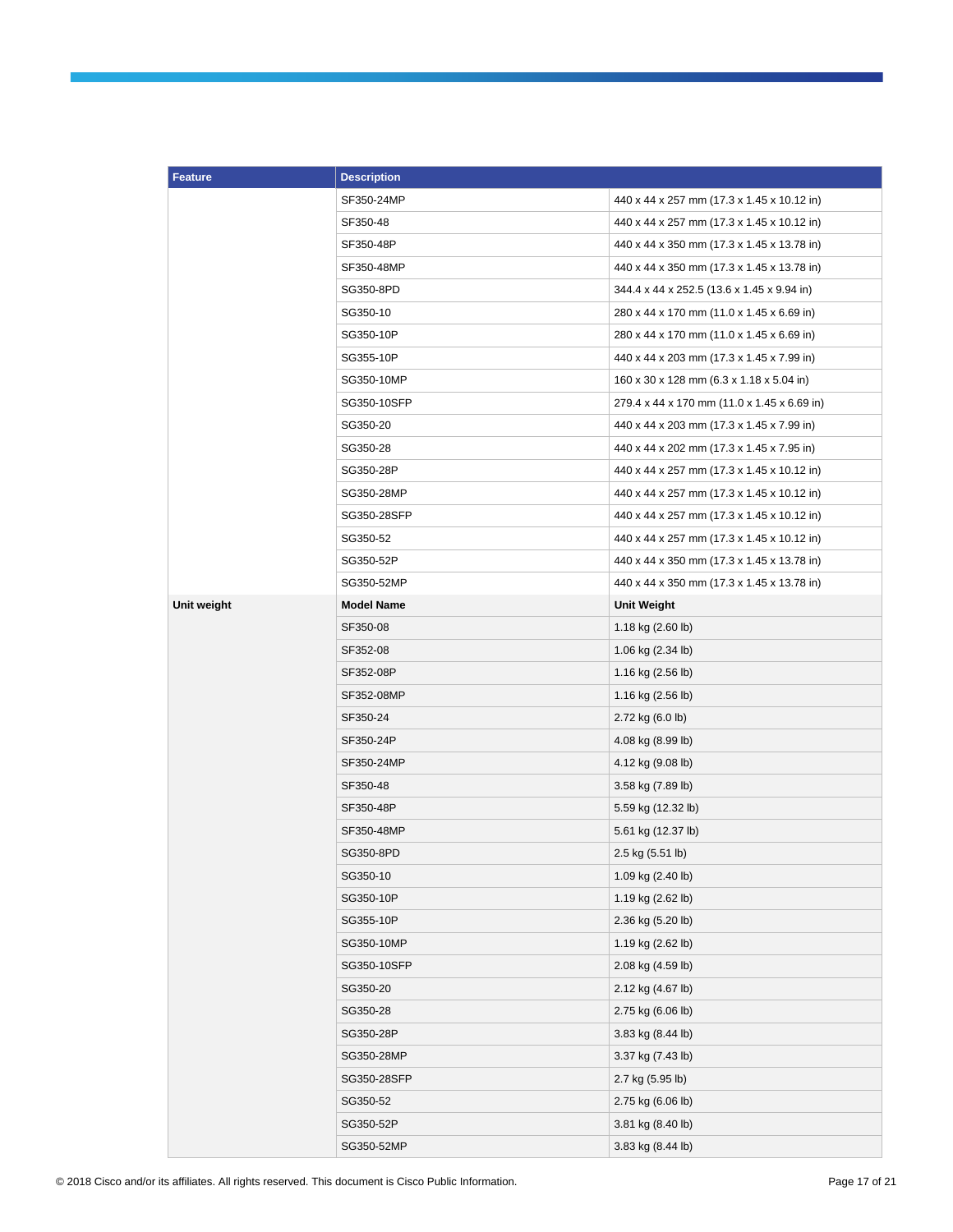| <b>Feature</b>                 | <b>Description</b>                                                                                                                                                                                                                                                                                                                                                                       |              |                       |                       |  |  |  |
|--------------------------------|------------------------------------------------------------------------------------------------------------------------------------------------------------------------------------------------------------------------------------------------------------------------------------------------------------------------------------------------------------------------------------------|--------------|-----------------------|-----------------------|--|--|--|
| Power                          | 100-240V 50-60 Hz, internal, universal: SF350-24, SF350-24P, SF350-24MP, SF350-48, SF350-48P, SF350-<br>48MP, SG350-20, SG350-28, SG350-28P, SG350-28MP, SG350-28SFP, SG350-52, SG350-52P, SG350-<br>52MP                                                                                                                                                                                |              |                       |                       |  |  |  |
|                                | 100-240V 50-60 Hz, 0.5A, external: SF350-08                                                                                                                                                                                                                                                                                                                                              |              |                       |                       |  |  |  |
|                                | 100-240V 50-60 Hz, 0.7A, external: SF352-08, SG350-8PD                                                                                                                                                                                                                                                                                                                                   |              |                       |                       |  |  |  |
|                                | 100-240V 50-60 Hz, 0.7A, external: SG350-10                                                                                                                                                                                                                                                                                                                                              |              |                       |                       |  |  |  |
|                                | 100-240V 50-60 Hz, 1.5A, external: SG350-10P<br>100-240V 50-60 Hz, internal, universal: SG355-10P                                                                                                                                                                                                                                                                                        |              |                       |                       |  |  |  |
|                                | 100-240V 50-60 Hz, 2.0A, external: SF352-08P, SF352-08MP, SG350-10MP                                                                                                                                                                                                                                                                                                                     |              |                       |                       |  |  |  |
| <b>Certification</b>           | UL (UL 60950), CSA (CSA 22.2), CE mark, FCC Part 15 (CFR 47) Class A                                                                                                                                                                                                                                                                                                                     |              |                       |                       |  |  |  |
| <b>Operating temperature</b>   | 32° to 113°F (0° to 45°C):<br>SG350-08PD<br>32 $^{\circ}$ to 122 $^{\circ}$ F (0 $^{\circ}$ to 50 $^{\circ}$ C):<br>SF350-08, SF352-08, SF352-08P, SF352-08MP, SF350-24, SF350-24P, SF350-24MP, SF350-48, SF350-<br>48P, SF350-48MP, SG350-10, SG350-10P, SG355-10P, SG350-10MP, SG350-10SFP, SG350-20, SG350-28,<br>SG350-28P, SG350-28MP, SG350-28SFP, SG350-52, SG350-52P, SG350-52MP |              |                       |                       |  |  |  |
| Storage temperature            | $-4^{\circ}$ to 158°F ( $-20^{\circ}$ to 70°C)                                                                                                                                                                                                                                                                                                                                           |              |                       |                       |  |  |  |
| <b>Operating humidity</b>      | 10% to 90%, relative, noncondensing                                                                                                                                                                                                                                                                                                                                                      |              |                       |                       |  |  |  |
| <b>Storage humidity</b>        | 10% to 90%, relative, noncondensing                                                                                                                                                                                                                                                                                                                                                      |              |                       |                       |  |  |  |
| <b>Acoustic noise and MTBF</b> | <b>Model Name</b>                                                                                                                                                                                                                                                                                                                                                                        | FAN (Number) | <b>Acoustic Noise</b> | <b>MTBF @40C (hr)</b> |  |  |  |
|                                | SF350-08                                                                                                                                                                                                                                                                                                                                                                                 | Fanless      | N/A                   | 644,573               |  |  |  |
|                                | SF352-08                                                                                                                                                                                                                                                                                                                                                                                 | Fanless      | N/A                   | 532,704               |  |  |  |
|                                | SF352-08P                                                                                                                                                                                                                                                                                                                                                                                | Fanless      | N/A                   | 530,716               |  |  |  |
|                                | SF352-08MP                                                                                                                                                                                                                                                                                                                                                                               | Fanless      | N/A                   | 478,335               |  |  |  |
|                                | SF350-24                                                                                                                                                                                                                                                                                                                                                                                 | Fanless      | N/A                   | 562,313               |  |  |  |
|                                | SF350-24P                                                                                                                                                                                                                                                                                                                                                                                | 2            | 52.2 dB at 40C        | 293,029               |  |  |  |
|                                | SF350-24MP                                                                                                                                                                                                                                                                                                                                                                               | 2            | 52.2 dB at 40C        | 272,127               |  |  |  |
|                                | SF350-48                                                                                                                                                                                                                                                                                                                                                                                 | Fanless      | N/A                   | 277,653               |  |  |  |
|                                | SF350-48P                                                                                                                                                                                                                                                                                                                                                                                | 3            | 53.7 dB at 40C        | 182,270               |  |  |  |
|                                | SF350-48MP                                                                                                                                                                                                                                                                                                                                                                               | 4            | 49.8 dB at 40C        | 191,951               |  |  |  |
|                                | SG350-10                                                                                                                                                                                                                                                                                                                                                                                 | Fanless      | N/A                   | 308,196               |  |  |  |
|                                | SG350-10P                                                                                                                                                                                                                                                                                                                                                                                | Fanless      | N/A                   | 205,647               |  |  |  |
|                                | SG355-10P                                                                                                                                                                                                                                                                                                                                                                                | Fanless      | N/A                   | 296,426               |  |  |  |
|                                | SG350-10MP                                                                                                                                                                                                                                                                                                                                                                               | Fanless      | N/A                   | 80,093                |  |  |  |
|                                | SG350-10SFP                                                                                                                                                                                                                                                                                                                                                                              | Fanless      | N/A                   | 851,827               |  |  |  |
|                                | SG350-20                                                                                                                                                                                                                                                                                                                                                                                 | Fanless      | N/A                   | 1,400,007             |  |  |  |
|                                | SG350-28                                                                                                                                                                                                                                                                                                                                                                                 | Fanless      | N/A                   | 367,209               |  |  |  |
|                                | SG350-28P                                                                                                                                                                                                                                                                                                                                                                                | 2            | 47.9 dB at 40C        | 396,687               |  |  |  |
|                                | SG350-28MP                                                                                                                                                                                                                                                                                                                                                                               | 2            | 49.6 dB at 40C        | 213,373               |  |  |  |
|                                | SG350-28SFP                                                                                                                                                                                                                                                                                                                                                                              | 1            | 43.6 dB at 50C        | 101,523               |  |  |  |
|                                | SG350-52                                                                                                                                                                                                                                                                                                                                                                                 | 1            | 48.0 dB at 40C        | 301,297               |  |  |  |
|                                | SG350-52P                                                                                                                                                                                                                                                                                                                                                                                | 3            | 54.2 dB at 40C        | 195,746               |  |  |  |
|                                | SG350-52MP                                                                                                                                                                                                                                                                                                                                                                               | 4            | 51.7 dB at 40C        | 163,704               |  |  |  |
| Warranty                       | Limited lifetime with next business day advance replacement (where available)                                                                                                                                                                                                                                                                                                            |              |                       |                       |  |  |  |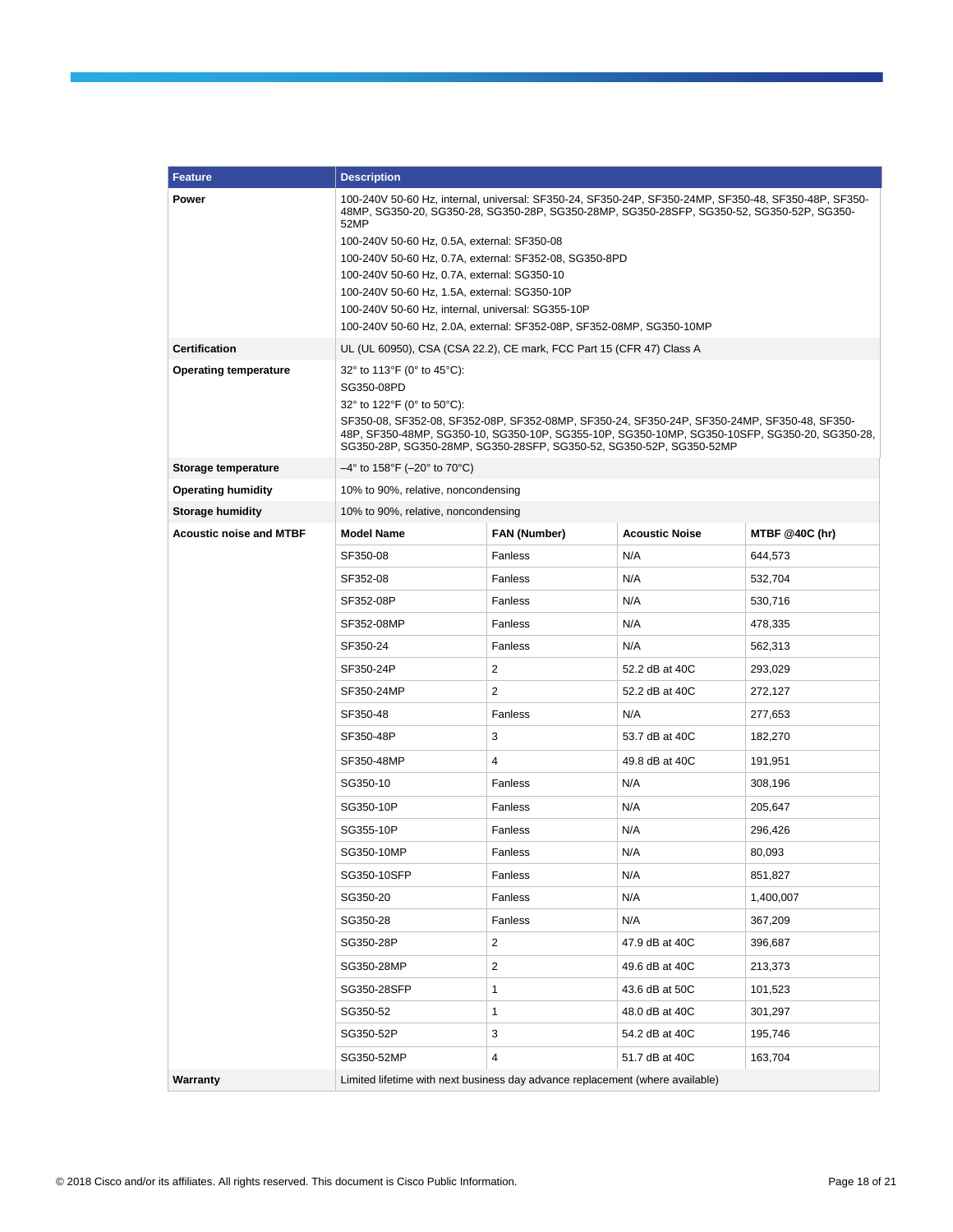| <b>Feature</b>                                                                                                    | <b>Description</b> |
|-------------------------------------------------------------------------------------------------------------------|--------------------|
| <b>Package Contents</b>                                                                                           |                    |
| • Cisco 350 Series Switch                                                                                         |                    |
| • Power Cord (Power Adapter for Desktop SKUs)                                                                     |                    |
| • Mounting Kit included in all SKUs, including desktop models                                                     |                    |
| • Console Cable                                                                                                   |                    |
| • Quick Start Guide                                                                                               |                    |
| <b>Minimum Requirements</b>                                                                                       |                    |
| • Web browser: Mozilla Firefox version 8 or later; Microsoft Internet Explorer version 7 or later, Safari, Chrome |                    |

- Category 5 Ethernet network cable
- TCP/IP, network adapter, and network operating system (such as Microsoft Windows, Linux, or Mac OS X) installed on each computer in the network

#### Ordering Information

Table 2 provides ordering information for the Cisco 350 Series Switches. Table 3 gives region- and countryspecifice information, and Table 4 provides MFE and MGE transceiver ordering information.

| <b>Model Name</b>       | <b>Order Product ID Number</b> | <b>Description</b>                                                                          |  |  |
|-------------------------|--------------------------------|---------------------------------------------------------------------------------------------|--|--|
| <b>Fast Ethernet</b>    |                                |                                                                                             |  |  |
| SF350-08                | SF350-08-K9-xx                 | • 8 10/100 ports                                                                            |  |  |
| SF352-08                | SF352-08-K9-xx                 | • 8 10/100 ports<br>• 2 Gigabit copper/SFP combo                                            |  |  |
| SF352-08P               | SF352-08P-K9-xx                | • 8 10/100 ports with 62W power budget<br>• 2 Gigabit copper/SFP combo                      |  |  |
| SF352-08MP              | SF352-08MP-K9-xx               | • 8 10/100 ports with 128W power budget<br>• 2 Gigabit copper/SFP combo                     |  |  |
| SF350-24                | SF350-24-K9-xx                 | • 24 10/100 ports<br>• 2 Gigabit copper/SFP combo + 2 SFP ports                             |  |  |
| SF350-24P               | SF350-24P-K9-xx                | • 24 10/100 PoE+ ports with 185W power budget<br>• 2 Gigabit copper/SFP combo + 2 SFP ports |  |  |
| SF350-24MP              | SF350-24MP-K9-xx               | • 24 10/100 PoE+ ports with 375W power budget<br>• 2 Gigabit copper/SFP combo + 2 SFP ports |  |  |
| SF350-48                | SF350-48-K9                    | • 48 10/100 ports<br>• 2 Gigabit copper/SFP combo + 2 SFP ports                             |  |  |
| SF350-48P               | SF350-48P-K9                   | • 48 10/100 PoE+ ports with 382W power budget<br>• 2 Gigabit copper/SFP combo + 2 SFP ports |  |  |
| SF350-48MP              | SF350-48MP-K9                  | • 48 10/100 PoE+ ports with 740W power budget<br>• 2 Gigabit copper/SFP combo + 2 SFP ports |  |  |
| <b>Gigabit Ethernet</b> |                                |                                                                                             |  |  |
| SG350-8PD               | SG350-8PD-K9                   | • 8 10/100/1000 ports<br>$\bullet$ 2 2.5G ports<br>• 2 combo mini-GBIC ports                |  |  |
| SG350-10                | SG350-10-K9                    | • 8 10/100/1000 ports<br>• 2 combo mini-GBIC ports                                          |  |  |
| SG350-10P               | SG350-10P-K9                   | • 8 10/100/1000 PoE ports with 62W power budget<br>• 2 Combo mini-GBIC ports                |  |  |
| SG350-10MP              | SG350-10MP-K9                  | • 8 10/100/1000 PoE ports with 128W power budget<br>• 2 Combo mini-GBIC ports               |  |  |

Table 2. Cisco 350 Series Switches Ordering Information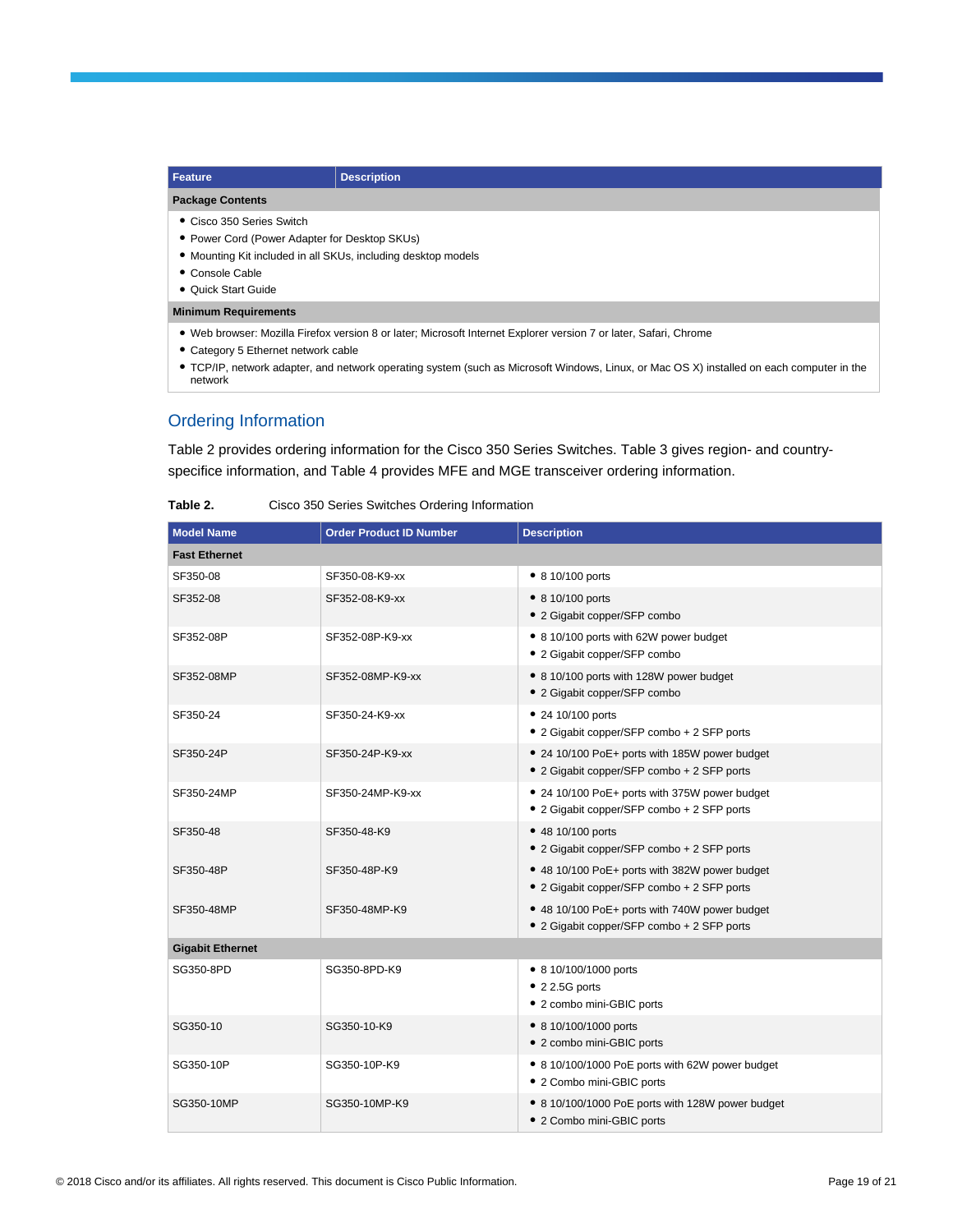| <b>Model Name</b> | <b>Order Product ID Number</b> | <b>Description</b>                                                                                          |
|-------------------|--------------------------------|-------------------------------------------------------------------------------------------------------------|
| SG355-10P         | SG355-10P-K9                   | • 8 10/100/1000 PoE+ ports with 62W power budget<br>• 2 Combo mini-GBIC ports                               |
| SG350-10SFP       | SG350-10SFP-K9                 | • 8 SFP Gigabit slots<br>• 2 Gigabit copper/SFP combo                                                       |
| SG350-20          | SG350-20-K9                    | • 16 10/100/1000 ports<br>• 2 Gigabit copper/SFP combo + 2 SFP ports                                        |
| SG350-28          | SG350-28-K9                    | • 24 10/100/1000 ports<br>• 2 Gigabit copper/SFP combo + 2 SFP ports                                        |
| SG350-28P         | SG350-28P-K9                   | • 24 10/100/1000 ports (24 PoE ports with 195W power budget)<br>• 2 Gigabit copper/SFP combo + 2 SFP ports  |
| SG350-28MP        | SG350-28MP-K9                  | • 24 10/100/1000 ports (24 PoE+ ports with 382W power budget)<br>• 2 Gigabit copper/SFP combo + 2 SFP ports |
| SG350-28SFP       | SG350-28SFP-K9                 | • 24 SFP Gigabit slots<br>• 2 Gigabit copper/SFP combo                                                      |
| SG350-52          | SG350-52-K9-xx                 | • 48 10/100/1000 ports<br>• 2 Gigabit copper/SFP combo + 2 SFP ports                                        |
| SG350-52P         | SG350-52P-K9-xx                | • 48 10/100/1000 ports<br>• 2 Gigabit copper/SFP combo + 2 SFP ports                                        |
| SG350-52MP        | SG350-52MP-K9-xx               | • 48 10/100/1000 ports<br>• 2 Gigabit copper/SFP combo + 2 SFP ports                                        |

\* Each combo mini-GBIC port has one 10/100/1000 Ethernet port and one mini-GBIC/SFP Gigabit Ethernet slot, with one port active at a time.

The -xx in the Product Order ID Number is a country-/region-specific suffix. For example, the complete PID of SG350-28P for the United States is SG350-28P-K9-NA. Please refer to Table 2 for the correct suffix to use for your country/region.

| Table 3. | Country/Region Suffix for Product Order ID Number |
|----------|---------------------------------------------------|
|----------|---------------------------------------------------|

| <b>Suffix</b> | <b>Country/Region</b>                                                                                                       |
|---------------|-----------------------------------------------------------------------------------------------------------------------------|
| -NA           | • USA, Canada, Mexico, Colombia, Chile and rest of LATAM                                                                    |
| $-BR$         | • Brazil                                                                                                                    |
| -AR           | • Argentina                                                                                                                 |
| -EU           | • EU, Russia, Ukraine, Israel, UAE, Turkey, Egypt, South Africa, Indonesia, Philippines, Vietnam, Thailand,<br>India, Korea |
| -UK           | · United Kingdom, Saudi Arabia, Qatar, Kuwait, Singapore, Hong Kong, Malaysia                                               |
| -AU           | • Australia, New Zealand                                                                                                    |
| -CN           | $\bullet$ China                                                                                                             |
| -IN           | $\bullet$ India                                                                                                             |
| -JP           | $\bullet$ Japan                                                                                                             |
| -KR           | • Korea                                                                                                                     |

The products may also be available in a country/region not listed in Table 3. Not all product models are offered in all countries/regions. For India, either -EU or -IN suffix will be used depending on product models. For Korea, either -EU or -KR suffix will be used depending on product models. Please consult with your local Cisco sales representative or Cisco partners for more details.